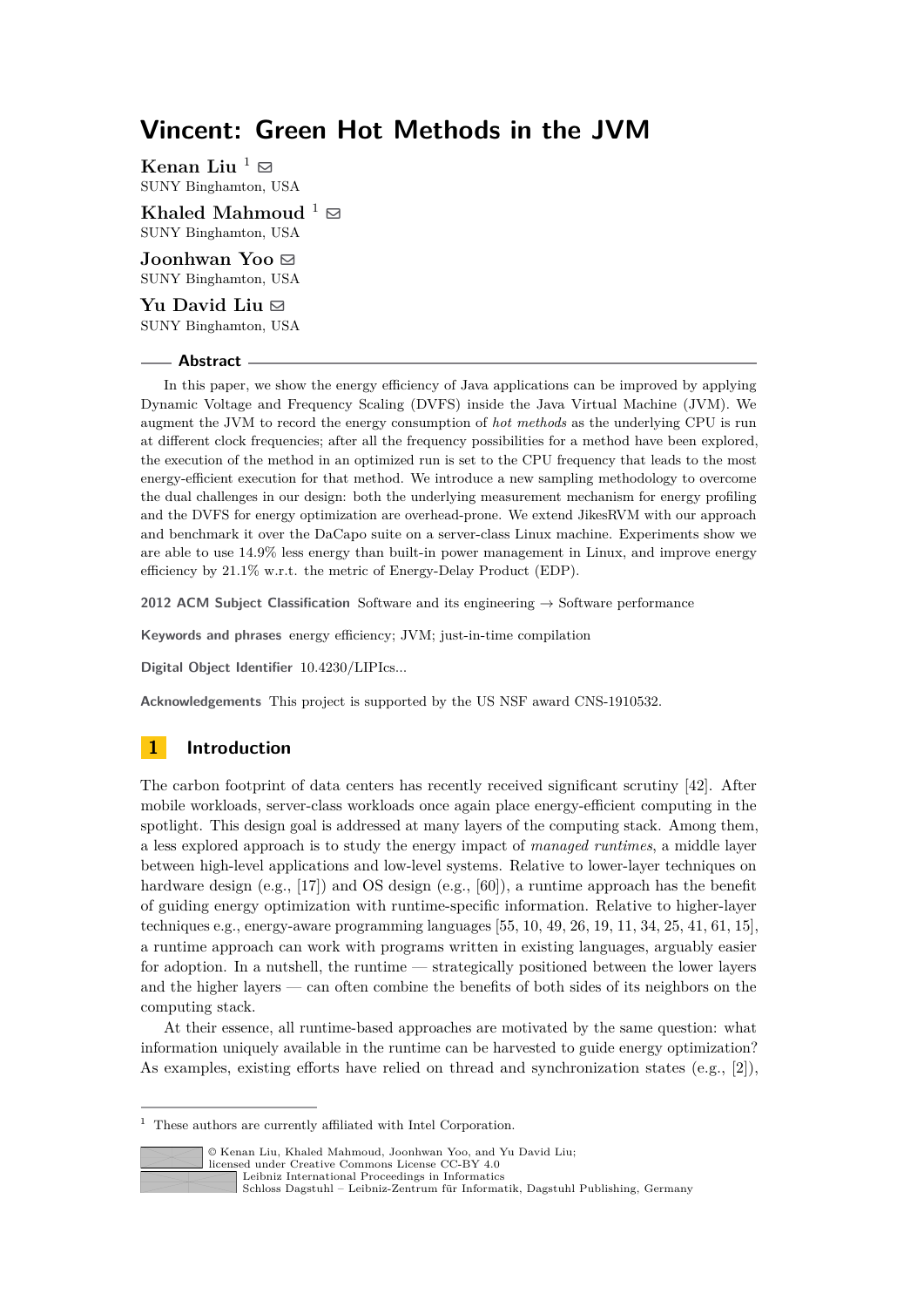just-in-time (JIT) compilation strategies (e.g., [\[56\]](#page-28-4)), and garbage collector (GC) designs (e.g., [\[29\]](#page-26-4)) to inform energy optimization.

#### **1.1 Our Approach: JVM-Level Method-Grained DVFS**

We introduce a novel energy optimization at the level of the JVM. It relies on two basic facts of the JVM: (i) the JVM is aware of the boundary of programming abstractions such as methods; (ii) the JVM is aware of how often a method is used. Both pieces of information are readily available among existing JVMs, good news for the adoption of our approach.

Our key idea is *method-grained energy optimization*: it demarcates the boundary of DVFS [\[27,](#page-26-5) [13\]](#page-25-4) adjustment with the boundary of methods. Our premise is that each method as a logical unit of the program behavior can serve as an ideal granularity for energy optimization. For example, the method Matrix4.transformP in a ray-tracing benchmark sunflow [\[12\]](#page-25-5) may carve out the boundary of a CPU-intensive computation, and the method PSStream.write in a file processing benchmark fop [\[12\]](#page-25-5) may demarcate an I/O-intensive computation. It is well known that energy optimization based on DVFS can be effectively performed based on program *phased behaviors* [\[52,](#page-28-5) [53,](#page-28-6) [32\]](#page-27-3), i.e., an application may go through phases of different levels of CPU intensity. For example, running an I/O-intensive program fragment at a lower CPU frequency can often save energy without hampering performance (see § [2.2](#page-2-0) for details).

Operationally, our approach relies on profiling to assign desirable CPU frequencies to *hot methods*, the methods identified by the JIT for their frequent execution. This design decision is rooted in the fact that hot methods are frequently executed, and any improvement to their energy behavior may have an amplified effect. A fundamental challenge in design is that the gain resulted from DVFS is often eclipsed by the time/energy overhead introduced by DVFS itself. We address this challenge with two solutions. First, we come up with an automated energy profiling process to identify the most energy-consuming hot methods, so that the optimizer can focus more on how "energy hotspot" code regions respond to DVFS. Second, we introduce a form of *counter-based sampling* to DVFS instrumentation, so that the overhead introduced by DVFS is negligible given a reasonable range of sampling rates.

In contrast, the state-of-the-art approach for DVFS-based energy management relies on dynamically monitoring system states, e.g., the rate of cache or TLB misses. A classic example of this approach is the ONDEMAND governor, the default power governor in many Linux versions. This governor continuously predicts the level of CPU activities, and adjusts the CPU frequency to meet the demand. This approach is oblivious to the logical structure of the running application, and is fundamentally reactive: it uses the level of CPU intensity at the *current* time interval to set the CPU frequency for the *next* time interval. Whereas the reactive approach is effective when the application is stable within a phase, it loses its effectiveness when there is a phase change. In philosophy, our approach is more aligned with a small body of work that relies on compilers or runtimes to guide DVFS [\[50,](#page-28-7) [28,](#page-26-6) [59,](#page-28-8) [24,](#page-26-7) [58\]](#page-28-9). The relationship between these approaches and ours will be discussed in § [6.](#page-22-0)

# **1.2 Contributions**

We introduce VINCENT<sup>[2](#page-1-0)</sup>, the incarnation of JVM-level method-grained DVFS as an extension to JikesRVM [\[4,](#page-25-6) [3\]](#page-25-7). This paper makes the following contributions:

<span id="page-1-0"></span><sup>2</sup> "I have tried to express the terrible passions of humanity by means of red and green." — Letter from Vincent van Gogh to Theo van Gogh, Arles, 8 September 1888



<sup>©</sup> Kenan Liu, Khaled Mahmoud, Joonhwan Yoo, and Yu David Liu;

[Schloss Dagstuhl – Leibniz-Zentrum für Informatik, Dagstuhl Publishing, Germany](https://www.dagstuhl.de)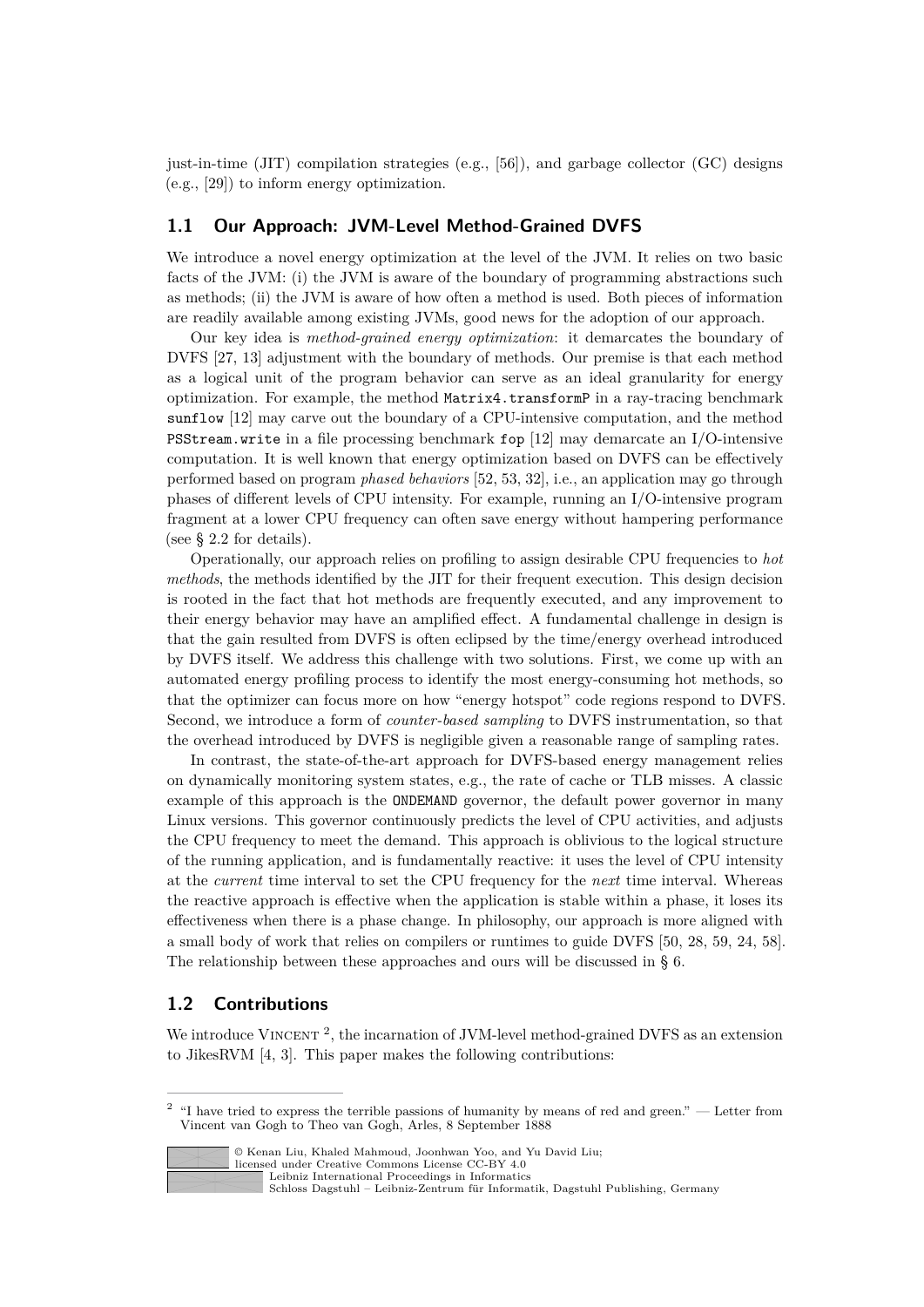- $\blacksquare$  the design of a profile-directed energy optimizer, an end-to-end solution that can automatically identify the most energy-consuming hot methods, determine the judicious frequency settings for executing hot methods, and apply DVFS for optimization;
- the specification of method-grained energy optimization at the level of JVM, including  $\blacksquare$ the low-overhead sampling algorithm for energy profiling and optimization;
- the implementation and evaluation of method-grained DVFS, which demonstrates its  $\blacksquare$ effectiveness relative to existing power governors.

Vincent is an open-source project. Its source code and all raw experimental data can be found online <sup>[3](#page-2-1)</sup>.

# <span id="page-2-2"></span>**2 Background**

Vincent lies at the intersection of two active yet largely independent research directions, energy-efficient computing and managed language runtimes, which we briefly review now.

# **2.1 Energy Optimization and Metrics**

In physics, *energy* (in the unit of joules) is the multiplication of *power* (in the unit of watts) and *time* (in the unit of seconds). Not to lose generality, energy optimization techniques fall into 3 categories: (1) reducing power only; (2) reducing time only; (3) balancing the trade-off between power and time. The first route is an established area of research in hardware design, such as low-power VLSI design [\[17\]](#page-26-0). The second route is also mundane: any compiler or runtime optimization that can reduce the execution time of a program can be broadly viewed as an energy optimization. As these first two routes should be more properly named *power* optimization and *performance* optimization respectively, most existing *energy* optimization techniques *de facto* refer to the third route above, which VINCENT also belongs to.

The obvious metric for evaluating energy efficiency is the energy consumption itself. In practice however, as most energy optimization techniques are a balancing act between power and time, the effect of these techniques on power and time should not be ignored. This is particularly true for time, as maintaining performance is an implicit and universal goal. As a result, a prevalent metric for evaluating energy efficiency is the *Energy-Delay Product* (EDP), the multiplication of energy and time. A lower EDP is aligned with our intuition that the energy consumption is reduced while the application remains performant.

# <span id="page-2-0"></span>**2.2 DVFS**

DVFS [\[27,](#page-26-5) [13\]](#page-25-4) is a classic CPU hardware feature that enables the trade-off exploration between power and time. Except for specialized embedded CPUs, DVFS is supported in nearly all commodity CPUs available today. With DVFS, the operational frequency of a CPU can be dynamically adjusted, such as from 2Ghz to 1Ghz. Strictly speaking, DVFS is a *power* optimization design: the power consumption of a CPU has a near cubic relationship with its operational frequency; as a result, when the operational frequency is reduced (or *scaled down*), the power reduction can be dramatic. What makes DVFS a challenging *energy* optimization solution is that, when the CPU frequency is lowered, the execution time of a program typically becomes longer. Recall our earlier discussion that energy consumption is the multiplication of power and time, so the energy consumption effect of DVFS is complex.

<span id="page-2-1"></span><sup>3</sup> <https://bitbucket.org/vincent-paper/vinccent>



© Kenan Liu, Khaled Mahmoud, Joonhwan Yoo, and Yu David Liu;

[Schloss Dagstuhl – Leibniz-Zentrum für Informatik, Dagstuhl Publishing, Germany](https://www.dagstuhl.de)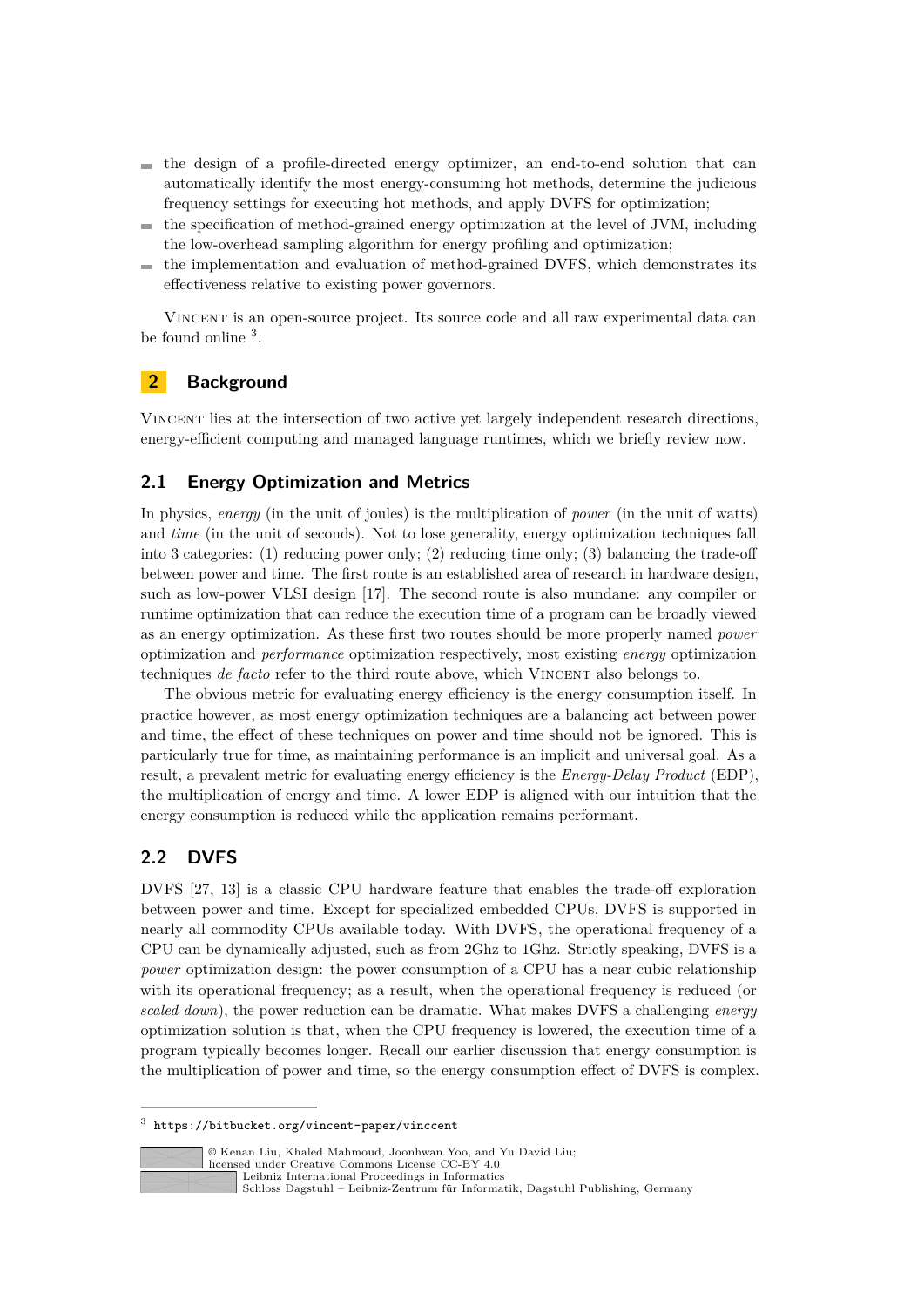With EDP as a metric placing more emphasis on time (i.e., not energy consumption alone), the EDP effect of DVFS is even less obvious.

Empirically, downscaling is most effective when the program execution is less dependent on the CPU clock speed. The well known example is the I/O-intensive workload: the program may be waiting for an I/O to complete, and a wait will cause CPU pipeline stalls no matter what frequency is used.

Informally, DVFS is also known as *throttling*. This widely used informal term has an undertone to emphasize the effect of downscaling. Note that DVFS as an approach subsumes both *downscaling* and *upscaling*. The latter refers to the scenario when the operational frequency of the CPU is increased. Upscaling increases power, but may serve as a performance optimization (i.e., reducing execution time).

DVFS, when implemented, takes the form of a system call, where a special system file is written. Each DVFS call generally takes tens of microseconds to complete in modern CPUs [\[31\]](#page-26-8).

### **2.3 OS Governors**

DVFS provides the hardware capability on adjusting CPU frequencies, but in itself, no algorithm is defined on *when* scaling should happen, and *what* frequency the CPU should be scaled to. The latter is provided through OS-level algorithms called *governors*. The implementation of governors is platform-dependent: the algorithm used by the OS depends on what hardware features are available for power management (beyond DVFS itself).

For generality reasons, Linux provides a set of *generic governors* that do not require additional hardware support [\[6\]](#page-25-8). The ONDEMAND governor adjusts the underlying CPU frequency based on monitoring the status reported by the performance counters, and a higher CPU frequency is applied when a higher workload is encountered, and *vice versa*. Relative to the middle-of-the-road ONDEMAND governor, the PERFORMANCE governor on one side of the spectrum is a *time-biased* DVFS regulation algorithm; it lays emphasis on preserving execution time by setting the CPU frequency to be as high as possible. On the other side of the spectrum, the POWERSAVE governor is a *power-biased* DVFS regulator, laying more emphasis on reducing power consumption by setting the CPU frequency to be as low as possible. To facilitate customized energy optimization, Linux also comes with a USERSPACE governor, deferring all decisions of *when* and *what* decisions of DVFS to the layers of the software stack above the OS.

With additional hardware support for power management, the OS governor can delegate some regulation tasks to the hardware. One example is the Intel P-State [\[31,](#page-26-8) [30\]](#page-26-9) support, where the CPU can be set to different power state levels. Instead of operating at a per-core level, the P-State power management operates at the level of a CPU package shared by all cores. When a particular P-State is set, the hardware is able to balance off the individual CPU frequencies of different cores to achieve a particular power budget. More recently, the question of *when* power state transitioning should happen can also be managed by the hardware itself, a feature called hardware-managed P-states (HWP).

On Intel architectures with P-State support, Linux power management can operate in either the *passive* mode or the *active* mode for power management [\[5\]](#page-25-9). For architectures without HWP, Linux defaults its behavior to the passive mode, where the Linux generic governors — ONDEMAND, PERFORMANCE, POWERSAVE, and USERSPACE — remain in use, except that setting the highest/lowest CPU frequencies in the generic governors are now supported as setting the highest/lowest power states. On Intel architectures with HWP support, Linux defaults its behavior to an *active* mode of P-state use, essentially deferring all its "govenoring"



© Kenan Liu, Khaled Mahmoud, Joonhwan Yoo, and Yu David Liu;

licensed under Creative Commons License CC-BY 4.0 [Leibniz International Proceedings in Informatics](https://www.dagstuhl.de/lipics/)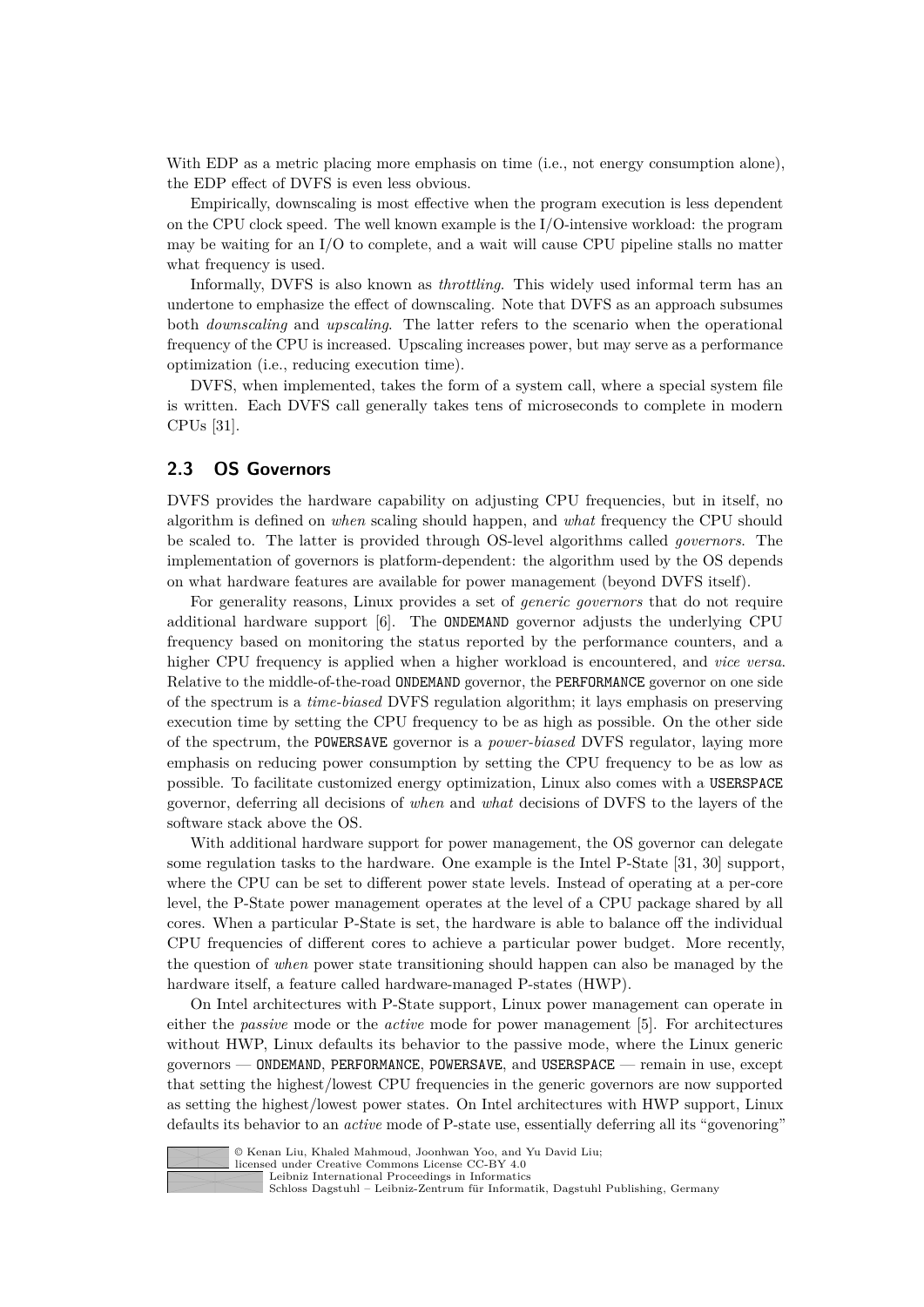ability to the HWP hardware itself. In the active mode, there is no longer a USERSPACE governor; in other words, application-specific or user-specific DVFS is *not* allowed.

#### **2.4 Energy Measurement and RAPL**

A relatively independent design and evaluation question is how the energy consumption can be measured. For example, a traditional approach is to rely on the external power/current meters. With the progress of energy-aware computing, newer architectures come with hardware interfaces that can directly query the energy consumption of a computer system "live.", i.e., during the execution of its hosted application.

The most widely known hardware feature is Intel's Running Average Power Limit (RAPL) [\[20\]](#page-26-10), available on all Sandybridge or newer Intel CPUs since 2011 and AMD's RAPL-compatible CPUs. RAPL can dynamically report the hardware energy consumption and incrementally store it in Machine-Specific Registers (MSRs). The reported energy consumption includes (i) CPU core energy consumption; (ii) CPU uncore energy consumption, i.e., those of on-chip caches, bus controllers, etc; (iii) DRAM energy consumption. RAPL has other features, such as capping the power consumption of a CPU, beyond the scope of this paper.

When implemented, each RAPL reading can be obtained through a number of reads to MSR registers, taking tens of microseconds in modern CPUs. To determine the energy consumption of an execution, a user may take one RAPL reading at the beginning of the execution and the other at the end, and compute the difference of the two.

#### **2.5 JVM Design and JIT**

We briefly summarize key aspects of JVM design relevant to this paper. VINCENT is built on top of JikesRVM, a representative research-oriented JVM. Research on JikesRVM contributed significantly in JVM design such as on JIT compilation and garbage collection.

JIT compilation allows selected bytecode to be dynamically compiled. One key component of JIT design is to determine which code fragments are most worthy for dynamic compilation. From JikesRVM to HotSpot, a common approach to this task is *hot method selection*: the JVM runtime observes the most frequently encountered methods and select them as the candidate for JIT. Conceptually, the JVM can achieve this task by keeping record of how frequent the beginning (commonly called the *prologue*) and the end (the *epilogue*) of each method are encountered. Realistic JVMs are more sophisticated implementations of this view, for reasons of both improving precision and reducing overhead.

# **2.6 Counter-Based Sampling**

Precisely accounting for the number of times each method is called is expensive. Practical implementations are mostly *sampling*-based: the JVM only counts the prologue/epilogue encounters at time intervals.

In JikesRVM for example, a timer thread runs so that a sample is taken at fixed time intervals. JikesRVM further enhances this model by introducing

<span id="page-4-0"></span>

**Figure 1** Counter-based Sampling



© Kenan Liu, Khaled Mahmoud, Joonhwan Yoo, and Yu David Liu; licensed under Creative Commons License CC-BY 4.0 [Leibniz International Proceedings in Informatics](https://www.dagstuhl.de/lipics/)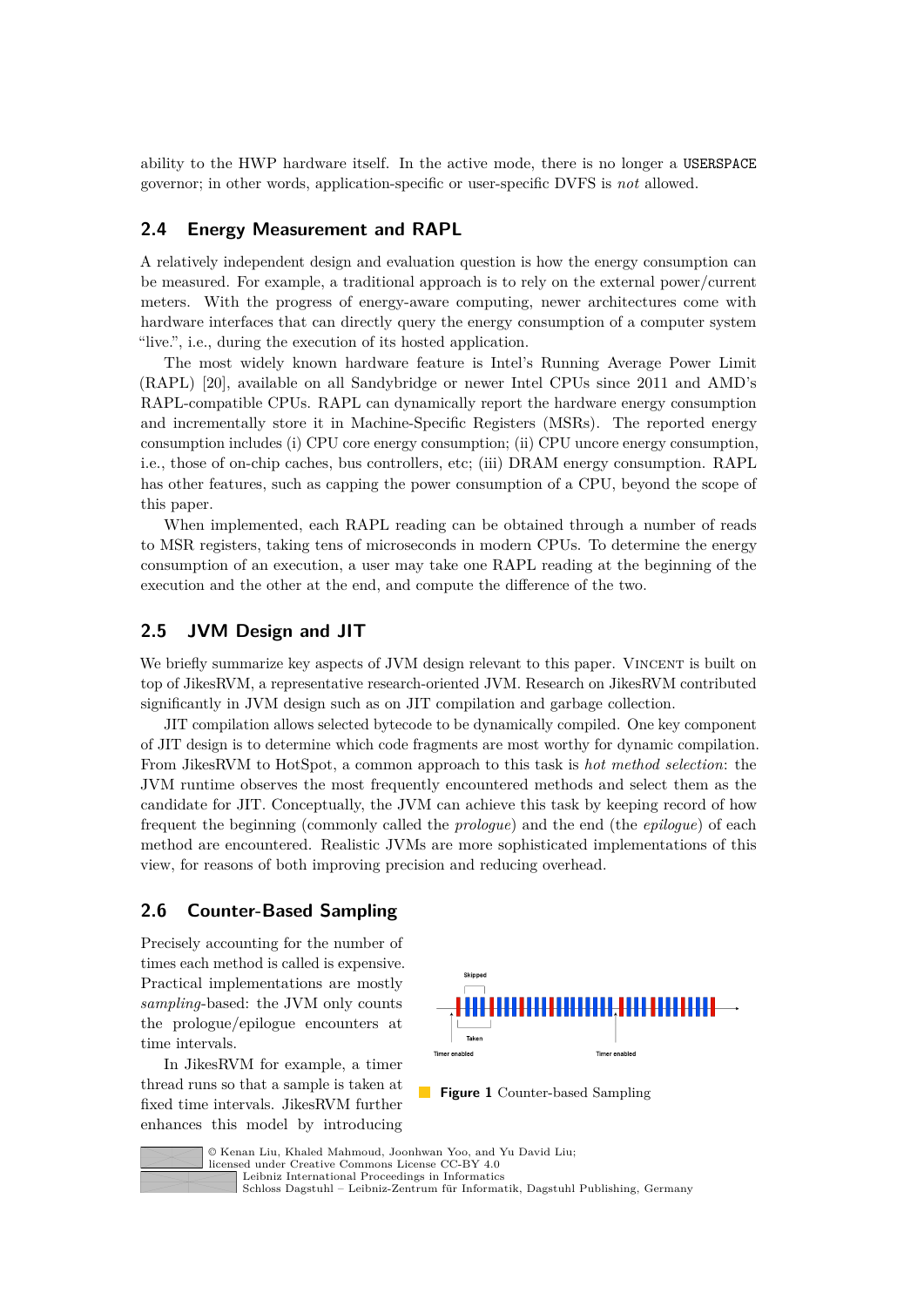*counter-based* sampling [\[7\]](#page-25-10), allowing multiple samples to be collected within a time interval. The benefit of counter-based sampling in improving the accuracy of sampling is well documented, especially for complex call graphs where methods are of variant lengths. As shown in Fig. [1,](#page-4-0) the counter-based approach alternates between taking samples and skipping samples within each time interval. This is achieved through maintaining two counters: the number of samples to take and the number of samples to skip between two samples. VINCENT will adopt JikesRVM's counter-based sampling for *energy* profiling and optimization.

# **3 Vincent Design**

In this section, we describe the design of VINCENT, with a high-level description in  $\S 3.1$ , followed by an algorithm specification in § [3.2.](#page-6-0)

### <span id="page-5-0"></span>**3.1 System Overview**

#### **A Conceptual Overview**

The system components and the workflow of VINCENT are shown in Fig. [2.](#page-5-1) On the high level, VINCENT is a profile-directed optimizer that conceptually consists of 4 passes:

- **Hot Method Selection**: Vincent first obtains a list of *hot methods*.
- **Energy Profiling**: VINCENT profiles the energy consumption of hot methods under the  $\mathbf{r}$ default ONDEMAND governor. It ranks their energy consumption, and reports a list of *top energy-consuming methods* as the output of this pass.
- **Frequency Selection**: For each top energy-consuming method, VINCENT observes the m. energy consumption and execution time of the application when the execution of this method is scaled to each CPU frequency, which we call a *configuration*. For each top energy-consuming method, Vincent ranks the efficiency of its different configurations according to energy metrics, and selects the most efficient one.
- **Energy Optimization**: VINCENT runs the application when the execution of each top energy-consuming method is scaled to the CPU frequency determined in the Frequency Selection phase.

The core design elements are the algorithms for energy profiling (the second pass) and methodbased scaling (the third/fourth passes), which we will detail in § [3.2.](#page-6-0) Conceptually, one may view each pass as a separate run of the application, in the same spirit as a profile-guided optimizer. Therefore, the "energy profiling" pass and the "frequency selection" pass are two separate runs, which we informally call the *profiling run* and the *scaling run*, respectively.

The key observation over this workflow is that VINCENT places the spotlight on *methods*: in each

<span id="page-5-1"></span>

**Figure 2** VINCENT Design and Workflow (The top 4 boxes refer to the 4 passes of VINCENT workflow, subsequently from left to right. Each circle represents the application under optimization, in different forms of instrumentation. Each arrow refers to a data dependency/flow. )



© Kenan Liu, Khaled Mahmoud, Joonhwan Yoo, and Yu David Liu;

licensed under Creative Commons License CC-BY 4.0

[Leibniz International Proceedings in Informatics](https://www.dagstuhl.de/lipics/)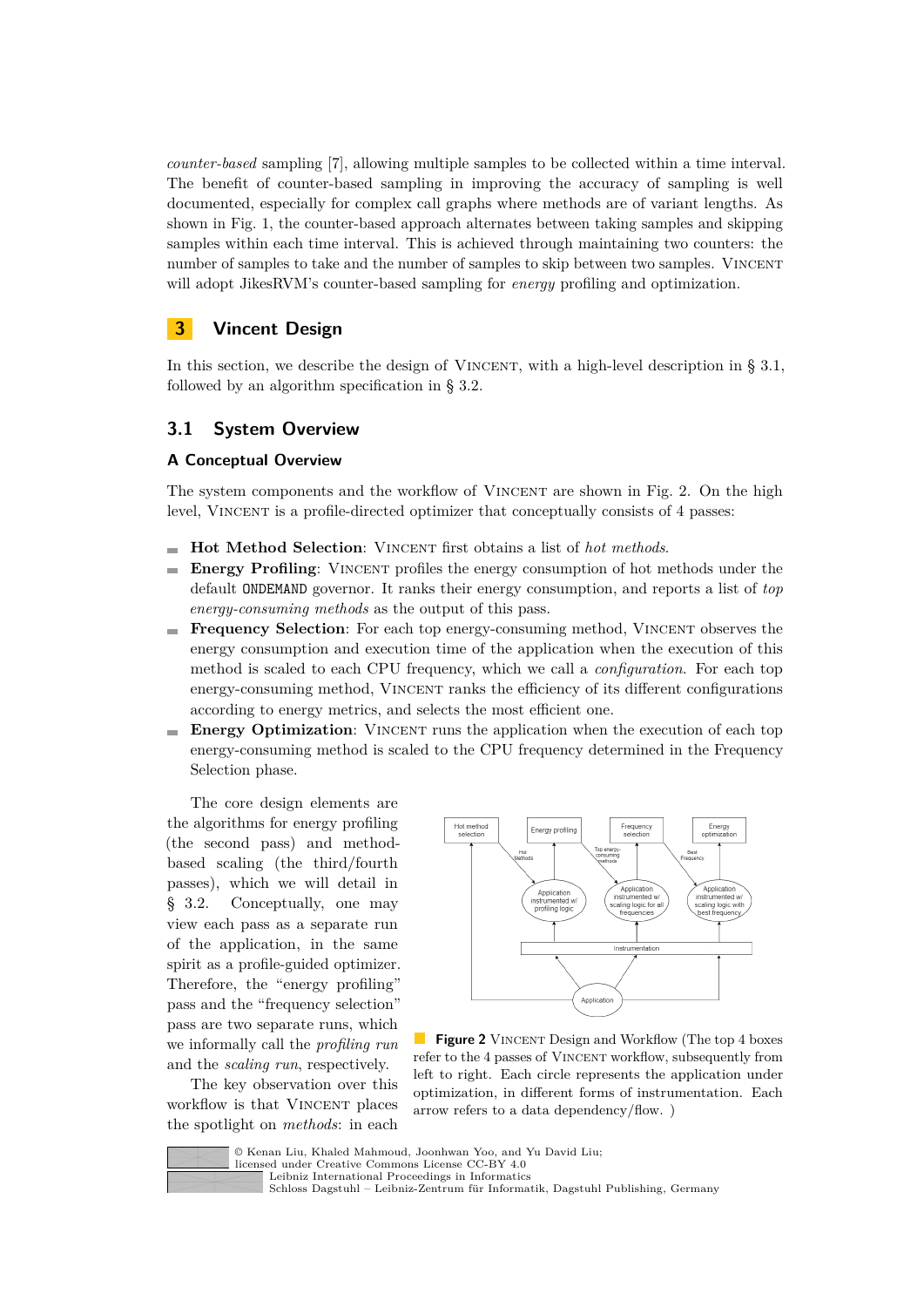<span id="page-6-2"></span>**Algorithm 1** Thread Bookkeeping and Timer Thread Loop



of the workflow tasks, the unit of processing — be it selection, profiling, or optimization — is *at the granularity of methods*.

#### **A High-Level Implementation Overview**

From the implementation perspective, VINCENT builds on top of JikesRVM, and we resort to existing support in JikesRVM for the first pass, Hot Method Selection. JikesRVM's built-in process—from how to sample methods to what heuristics are introduced to determine hotness is not altered. Conceptually, hot method selection can be a separate run of the application itself, outputing a list of methods that JikesRVM deems "hot." In our implementation, the hot method selection and profiling is combined in one run: i.e., whenever a hot method is identified during the execution of an application, the energy profiling component of VINCENT will start profiling its energy consumption. In this regard, the VINCENT development interfaces with existing JikesRVM logic through a common data structure where hot methods are kept: whenever such a data structure is updated by JikesRVM, VINCENT under the profiling run will start profiling for the newly added entry. We also follow a similar implementation for the scaling run.

In addition, VINCENT does not alter the dynamic compilation process of JikesRVM, except that the additional logic for profiling (or scaling) is inserted through instrumentation at the beginning of the dynamic compilation process. Take the profiling run for instance. Whenever a hot method is identified, we dynamically instrument that method with the Vincent profiling logic in the profiling run, which will be subsequently compiled by JIT dynamic compilation.

# <span id="page-6-0"></span>**3.2 Vincent Specification**

We now specify the algorithm implemented by VINCENT. We first describe the top-level thread bookkeeping  $(\S 3.2.1)$  $(\S 3.2.1)$ , and then the profiling algorithm  $(\S 3.2.2)$  $(\S 3.2.2)$  and the scaling algorithm (§ [3.2.3\)](#page-10-0).

# <span id="page-6-1"></span>**3.2.1 Thread Bookkeeping**

Algorithm [1](#page-6-2) overviews the bookkeeping in a multi-threading environment. Here, all threads visible to the JVM (other than the timer thread itself) are maintained in a global structure *ts*, a collection of threads of type T. Each thread contains thread-local bookkeeping information;

| © Kenan Liu, Khaled Mahmoud, Joonhwan Yoo, and Yu David Liu;  |
|---------------------------------------------------------------|
| licensed under Creative Commons License CC-BY 4.0             |
| Leibniz International Proceedings in Informatics              |
| l Schloss Dagstuhl – Leibniz-Zentrum für Informatik. Dagstuhl |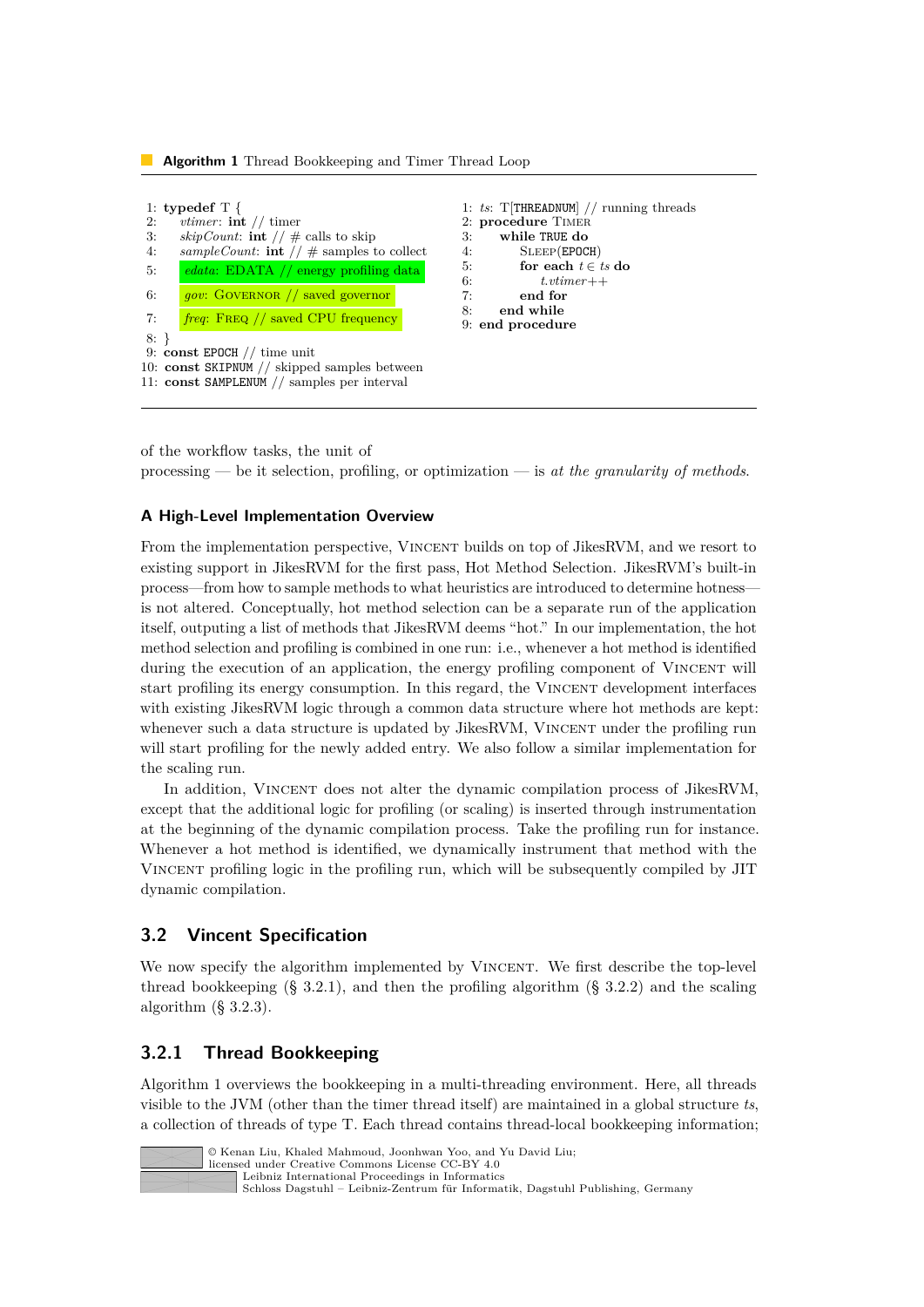#### <span id="page-7-1"></span>**Algorithm 2** Profiling Algorithm

```
1: typedef LOG {
 2: mn: \text{MNAME} // method name<br>3: edata: \text{EDATA} // data
       3: edata: EDATA // data
 4: }
 5: typedef CVAL enum { TAKE, SKIP, LAST }
 6: typedef EDATA float
 7: const PN // profiling timer factor
 8: l: LOG[LOGNUM]
9: procedure PROLOGUEPROFILE()
10: t \leftarrow \text{CURRENTTHEAD}()11: if COUNTER(t, PN) == TAKE then
12: t.edata \leftarrow \text{READENERGY}()13: end if
14: if COUNTER(t, PN) == LAST then<br>15: t, edata \leftarrow |
             t. edata ← \left| \right|16: end if
17: end procedure
18: procedure EPILOGUEPROFILE()<br>19: t \leftarrow \text{CURRENTTHEREAD}()t \leftarrow \text{CURRENTTHEAD}()20: if COUNTER(t, PN) =TAKE or LAST then<br>21. e \leftarrowBEADENERGY()
             e \leftarrow \text{READENERGY}()22: if t,edata \neq \perpthen
23: l
                 l \stackrel{+}{\leftarrow} LOG(THISM, DIFF(e, t.edata))
                                                                24: else
                                                                25: t.edata \leftarrow e<br>26: end if
                                                                             26: end if
                                                                27: end if<br>28: if COU
                                                                28: if COUNTER(t, \text{PN}) == LAST then<br>29: t edata \leftarrow |
                                                                             t. edata ← ⊥
                                                                30: end if
                                                                31: end procedure
                                                                32: function COUNTER(t: T, factor: int): CVAL
                                                                33: if t.vtimer >= factor then
                                                                34: t.\text{skipCount} \leftarrow t.\text{skipCount} - 135: if t.skipCount == 0 then
                                                                36: t.\dot{skipCount} \leftarrow \text{SKIPNUM}<br>37: t.\dot{sampleCount} \leftarrow t.\dot{sam}37: t,sampleCount ← t,sampleCount = 1<br>38: if t,sampleCount = 0 then
                                                                                 \mathbf{if} t.sampleCount == 0 then
                                                                39: t.\textit{vtimer} \leftarrow 0<br>40: t.\textit{sampleCount}40: t.sampleCount ← SAMPLENUM
                                                                                     41: return LAST
                                                                42: end if
                                                                                 43: return TAKE
                                                                44: end if
                                                                45: end if
                                                                         46: return SKIP
                                                                47: end function
```
in particular, note that *vtimer* manages the elapse of time, incremented by the unit EPOCH. As profiling and scaling belong to different passes of Vincent and do not share the same runtime, *vtimer* is used for both runs. The thread-local fields used only for profiling and those only for scaling are illustrated with GREEN box and LIME box respectively. The specific meanings of the constants and the fields in T other than *vtimer* will be detailed in the rest of this section.

The timer thread is defined as an infinite loop. When the JVM timer interrupt happens at the rate of EPOCH, the *vtimer* associated with each thread is incremented.

In the rest of this section, we specify our algorithm design for energy profiling and DVFS-based energy optimization. Both passes are unified by one fundamental hurdle: if naive instrumentation is used, the overhead for obtaining raw energy samples (in energy profiling) and the overhead for performing DVFS (in energy optimization) are too high. We now detail our solution in § [3.2.2,](#page-7-0) i.e., how we overcome the overhead challenge of obtaining raw energy samples in energy profiling through a sampling-based approach. Note that in § [3.2.3,](#page-10-0) the same sampling-based solution is also used for DVFS-based energy optimization to overcome the challenge posed by the overhead for performing DVFS.

#### <span id="page-7-0"></span>**3.2.2 Profiling Instrumentation**

Recall that the goal of profiling is to identify the top energy-consuming methods. The raw energy consumption maintained by the underlying hardware (see § [4\)](#page-11-0) is *accumulative*, i.e., reported as monotonically increasing values. To determine the energy consumption of a method, we conceptually need to "diff" the raw energy reading obtained at the beginning of the method execution, and one obtained at the end of the method execution.



© Kenan Liu, Khaled Mahmoud, Joonhwan Yoo, and Yu David Liu; licensed under Creative Commons License CC-BY 4.0

[Leibniz International Proceedings in Informatics](https://www.dagstuhl.de/lipics/)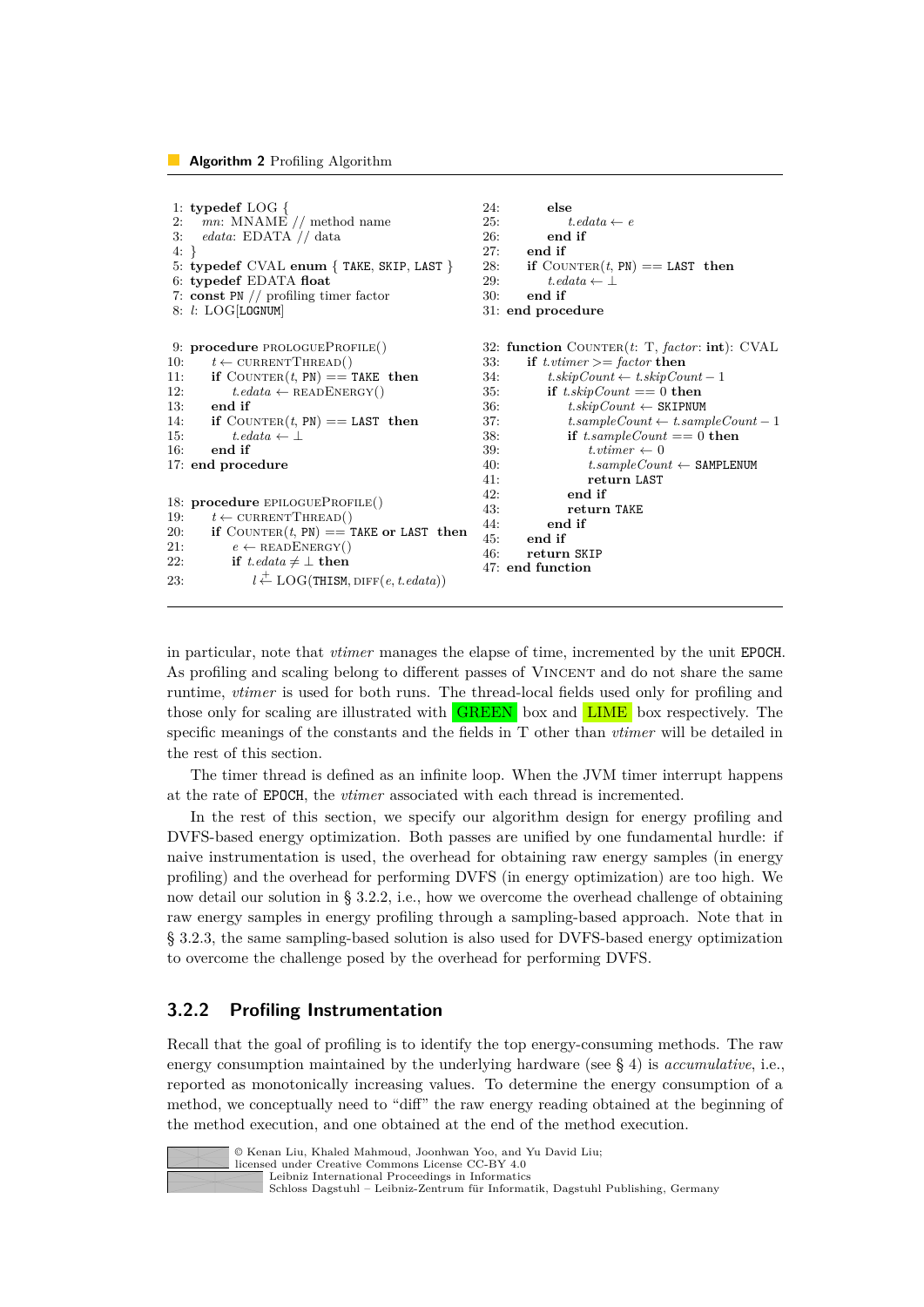#### **3.2.2.1 Challenges and Strawman Solutions**

Obtaining a raw energy reading from the underlying hardware incurs a non-trivial overhead, often taking tens of microseconds to complete. As a result, standard solutions known to be effective for execution time profiling may not be ideal for energy profiling, which we now briefly review.

A strawman solution naively adapted from execution time profiling is to instrument the begin (i.e., prologue) and the end (i.e., epilogue) of every hot method, where a raw energy reading is taken each time the prologue and epilogue is encountered. The energy consumption of a method can thus be the difference between the two readings. Unfortunately, thanks to the non-trivial overhead with RAPL energy readings, this approach may incur prohibitively high overhead  $(10x-200x)$  in our preliminary experiments), severely altering the program behavior. In other words, the instrumented run may produce the result no longer representative of the original benchmark's energy behavior. Observe that even instrumenting each hot method "one at a time" does not solve the problem. The hot methods are "hot" for a reason: they are frequently called, and the per-call overhead may rapidly accumulate.

A second strawman solution is to perform sampling at fixed time intervals. For example, assume the JVM has just taken an energy sample of 90*J* at the beginning of its 100th time interval. After one time interval elapses, it takes another energy sample of 90*.*25*J*, and the epilogue of a method is encountered. The approach can thus attribute 0*.*25*J* to that method. This approach however may lead to over-attribution: 0*.*25*J* is attributed to one method encountered at the end of the time interval, but many other methods may have contributed to the energy consumption during the interval. This sampling approach is widely used for execution time sampling, because precision can be improved by shortening the time interval. For energy profiling however, the room for shortening the time interval is limited due to the overhead of raw energy readings.

#### **3.2.2.2 Delimited and Counter-Based Sampling with Vincent**

To address these challenges, the solution adopted by VINCENT consists of two ideas: *delimited sampling* and *counter-based sampling*. Overall, the former is an overhead-reducing approximation that combines the strawman solutions above, and the latter is a precisionincreasing optimization over the general sampling-based approach.

*Delimited Sampling* The energy profiler of VINCENT is a hybrid of the two strawman solutions above, which we call *delimited sampling*. Similar to the first strawman approach, VINCENT takes energy readings when the method prologue and the method epilogue are encountered, and computes the difference of the two. VINCENT however does not take energy readings at every encounter of the prologue or the epilogue. Instead, the number of energy readings at the method prologue/epilogue are *bounded for each interval*, similar to the second strawman approach.

As seen in Algorithm [2,](#page-7-1) each hot method is instrumented with a pair of methods, with prologueProfile inserted before the entry point of the method body, and epilogueProfile inserted after each exit point of the method body. Auxiliary function ReadEnergy obtains a raw energy sample from the underlying hardware (a value of EDATA type). Binary function DIFF computes the difference of two raw energy samples, and function CURRENTTHREAD returns the current thread of the execution, of type T. Constant THISM is the name of the instrumented method, an implementation detail we clarify in § [4.](#page-11-0) Sampling happens within the function of COUNTER, which we will describe shortly.



© Kenan Liu, Khaled Mahmoud, Joonhwan Yoo, and Yu David Liu; licensed under Creative Commons License CC-BY 4.0

[Leibniz International Proceedings in Informatics](https://www.dagstuhl.de/lipics/)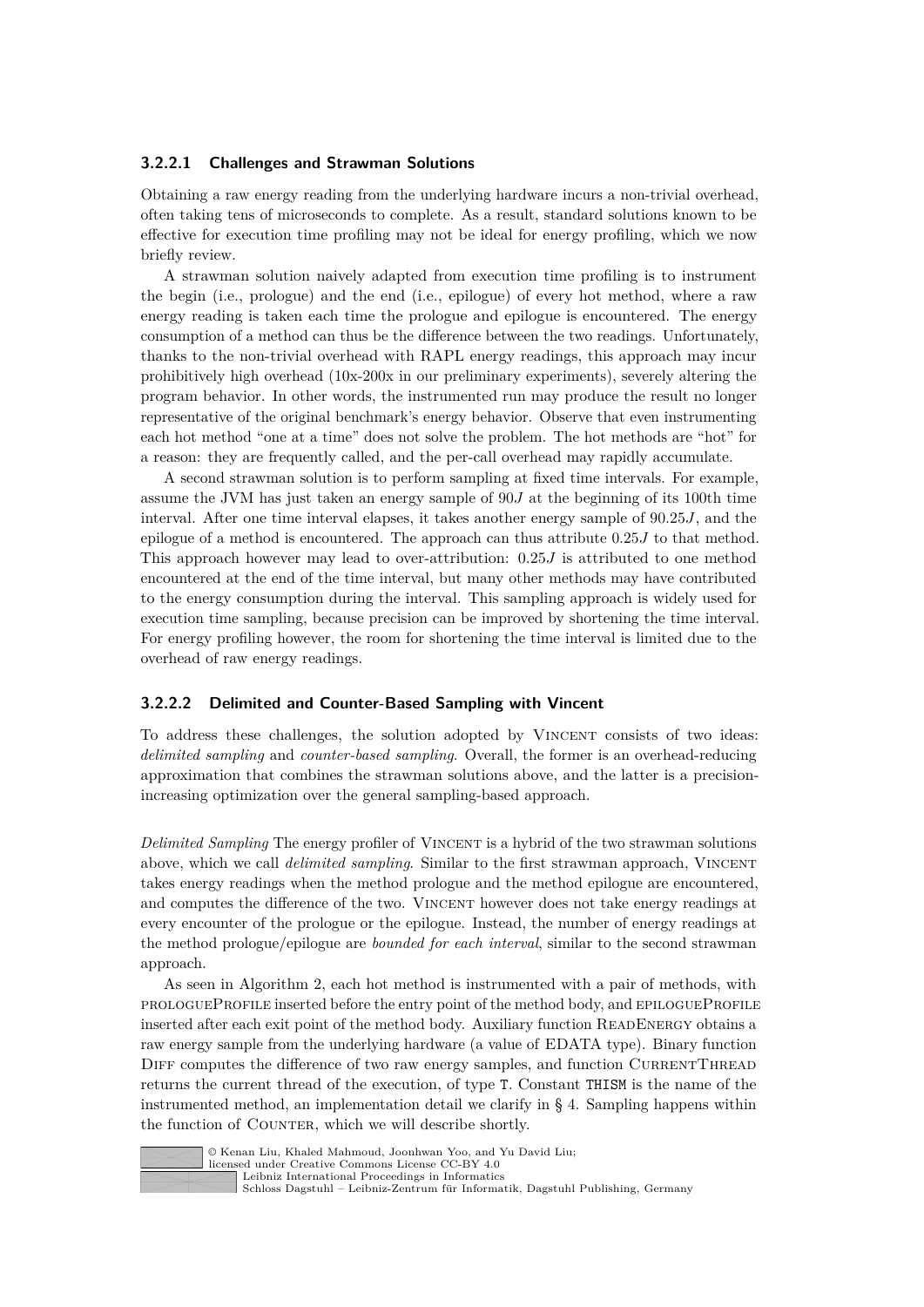The key observation here is that we are not attempting to replicate the first strawman approach, but to avoid the overattribution problem in the second strawman approach. The philosophy here is *refutation*: if a prologue or epilogue (of any method) is encountered before the epilogue of the method *m* of our interest, we know the energy consumption incurred before the prologue encounter must not be due to *m*, thanks to how call stacks are structured. This can be concretely observed in the specification of EPILOGUEPROFILE in Algorithm [2.](#page-7-1) At Line [23,](#page-7-1) the energy difference between a prior energy sample and the current energy sample is computed. Now that the method has reached its epilogue, the "current energy sample" intuitively keeps the accumulated energy value until the method reaches its end. The intriguing question however is when the "prior energy sample" is collected. Delimited sampling introduces an approximation: it is collected during the last time in the sampling trace when a method is called (i.e., a prologue is executed) or a method is returned (i.e., an epilogue is executed). They can be seen at Line [12](#page-7-1) and Line [21](#page-7-1) respectively in Algorithm [2.](#page-7-1) In other words, the refutation-based algorithm says that any prior encountered prologue or epilogue "*delimits*" where the method could start: any energy consumption before the last method is called or returned *must not* belong to the current method we encounter in the epilogue.

On a more technical level, treating the prior encounter of an epilogue as a "limit" of the method start (as well as the prior encounter of a prologue) is also friendly for accounting for the energy consumption of a recursive/nested method. For some applications, the hot method happens to be a recursive call. When a sample is ready to be taken, it is possible that the activation record of the recursive call is popping. Without Line [21,](#page-7-1) the sampling algorithm would only take the next energy sample when a prologue is executed (i.e., a push), and hence would miss a round of sampling in this pop-only phase of recursive execution. With Line [21,](#page-7-1) the energy consumption between 2 pops can be recorded and attributed to the recursive method.

Finally, note that the energy accounting specified here is conceptually "flat": in the presence of a call chain where both the caller method and the callee method are hot, the callee's energy consumption is *not* accounted as a part of the caller's energy consumption. This is implied in the delimited approach itself: when the epilogue of the caller method is encountered, the epilogue of the callee method is already encountered. As a result, only the energy consumption after the callee method is completed is attributed to the caller method. Indeed, due to sampling, our implementation is an approximation of this conceptually flat view.

*Counter-based Sampling* Our description so far can be *conceptually* viewed as taking two energy readings — one at the prologue and the other at the epilogue — for each time interval. VINCENT extends from this conceptual view by adopting counter-based sampling (see  $\S$  [2\)](#page-2-2), allowing multiple (but still bounded) pairs of energy readings to be collected within a time interval. In general, counter-based sampling is a precision-improving strategy known to strike a balance for accounting both long methods and short methods. Specific to energy optimization, this means that Vincent cares about both longer but slightly less frequently invoked (but still hot) methods and shorter but more frequently invoked methods, as long as they incur high energy consumption.

In Algorithm [2,](#page-7-1) counter-based sampling is captured by function Counter, at Lines [32-47.](#page-7-1) Here, the profiling time interval is set as PN × EPOCH; recall that *vtimer* is incremented at each VM EPOCH, so PN is the "slowdown" factor of profiling relative to the top-level timer loop. Constants SAMPLENUM and SKIPNUM represent the number of samples to take and skip,



© Kenan Liu, Khaled Mahmoud, Joonhwan Yoo, and Yu David Liu;

licensed under Creative Commons License CC-BY 4.0 [Leibniz International Proceedings in Informatics](https://www.dagstuhl.de/lipics/)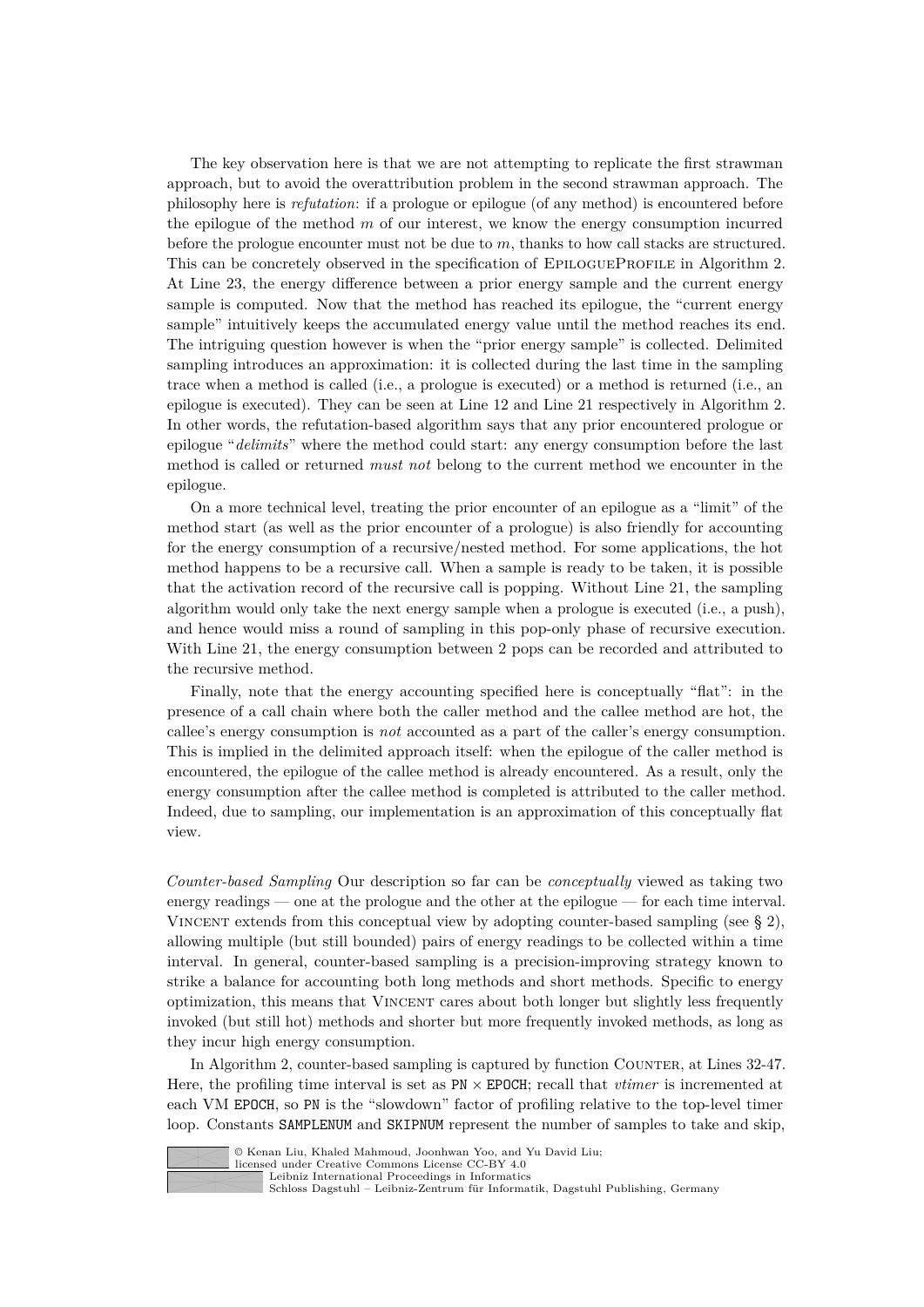```
1: enum Governor {USERSPACE, ONDEMAND, ...}
2: const SN // scaling timer factor
3: procedure prologueScale(f : Freq)
 4: t \leftarrow \text{CURRENTTHEAD}()5: if COUNTER(t, SM) == TAKE then<br>6: t.gov \leftarrow GETGOVERNOR()
6: t.gov \leftarrow \text{GETGOVERNOR}()<br>7: if t.oov == \text{USERSPACE} th
            if t \cdot qov == \text{USERSPACE} then
8: t.freq \leftarrow GETFREQ()<br>9: else
            9: else
10: SETGOVERNOR(USERSPACE)
11: end if
12: SETFREQ(f)13: end if
14: if COUNTER(t, SM) == LAST then<br>15: SETGOVERNOR(ONDEMAND)
             SETGOVERNOR(ONDEMAND)
16: end if
                                                               17: end procedure
                                                               18: procedure epilogueScale()
                                                               19: t \leftarrow \text{CURRENTTHREAD}()20: if COUNTER(t, SN) == TAKE then<br>21: if t \cdot a \circ v \neq 1 then
                                                                            if t.gov ≠ ⊥ then
                                                               22: SETGOVERNOR(t.gov)<br>
23: \qquad \qquad \textbf{if } t \text{.} aov == \text{USERSPACE}if t \cdot qov == \text{USERSPACE} then
                                                               24: SETFREQ(t.freq)<br>25: end if
                                                                                end if
                                                               26: end if
                                                               27: end if
                                                               28: if COUNTER(t, SM) == LAST then<br>29: SETGOVERNOR (ONDEMAND)
                                                                            SETGOVERNOR(ONDEMAND)
                                                               30: end if
                                                               31: end procedure
```
respectively, within each profiling time interval.

The COUNTER function may return one of the 3 values: TAKE (indicating a sample should be taken), SKIP (indicating a sample should not be taken), and LAST (indicating one last sample should be taken for each time interval). The LAST value plays a role of re-initializing the environment for the next time interval. For profiling, this means to reset the *edata* field.

Finally, observe that the COUNTER function only accesses data that records the state of the *current* thread. This can be observed that every access in this function is prefixed with variable *t*. In other words, it is not possible for two application threads to access the same fields in a race condition.

### <span id="page-10-0"></span>**3.2.3 Scaling Instrumentation**

Algorithm [3](#page-10-1) defines the instrumentation-based algorithm for CPU scaling. Convenience function GETGOVERNOR retrieves the current governor (power manager) from the underlying system, which can either be USERSPACE (i.e., with frequencies manually set by the user) or ONDEMAND. Function SETGOVERNOR sets the governor to its argument value. Function GETFREQ retrieves the current CPU frequency, whereas SETFREQ sets the CPU frequency to its argument value.

Recall that the scaling instrumentation is used for VINCENT's passes of frequency selection or energy optimization. The instrumentation is only applied to the hot top-energy consuming methods. When the application is bootstrapped, VINCENT sets the governor to ONDEMAND. When a top energy-consuming method is encountered at its PROLOGUESCALE, the governor and the CPU frequency are set according to the need of frequency selection or energy optimization. At this point, the governor to be used is USERSPACE, *a la* the convention of Linux. VINCENT in addition preserves the governor/frequency context, i.e., the settings of governor/frequency before the prologueScale is encountered. The epilogueScale recovers the preserved context.

Just as profiling, counter-based sampling is also at work during scaling. Note that profiling and scaling do not have to follow the same rate. Constant SN adjusts the rate for scaling. In addition, note that when we reach the LAST sample in each time interval, the governor is reset to ONDEMAND.



© Kenan Liu, Khaled Mahmoud, Joonhwan Yoo, and Yu David Liu; licensed under Creative Commons License CC-BY 4.0 [Leibniz International Proceedings in Informatics](https://www.dagstuhl.de/lipics/)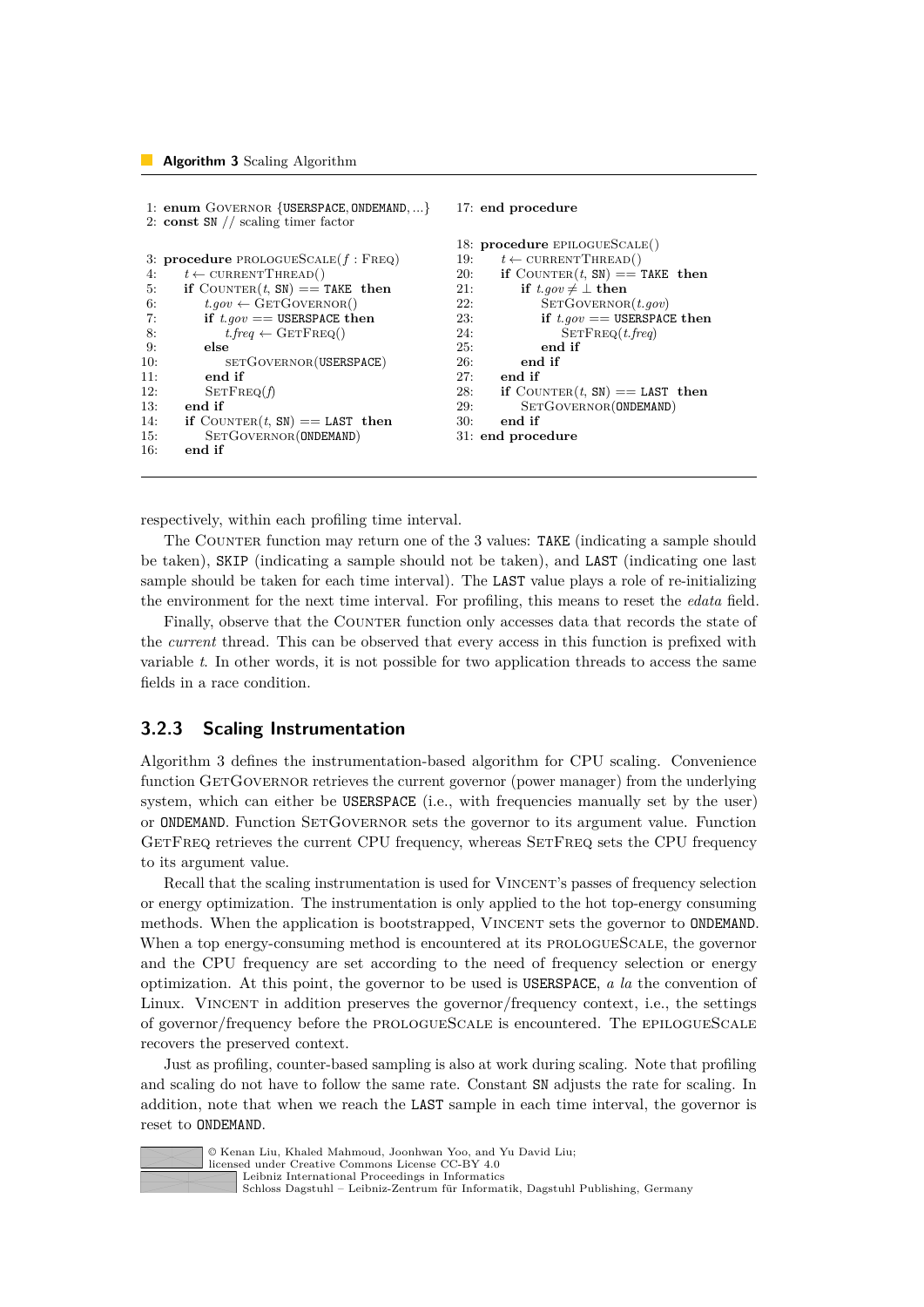<span id="page-11-1"></span>

**Figure 3** Benchmark Statistics under Different Governors as Evaluation Baselines

# <span id="page-11-0"></span>**4 Implementation and Experimental Settings**

# **4.1 Hardware/OS/VM Setup**

We evaluated VINCENT on a dual socket Intel E5-2630 v4 2.20 GHz CPU server, with 10 cores in each socket and 64 DDR4 RAM. Hyperthreading is enabled. In total, we have 20 physical cores and 40 virtual cores. The machine runs Debian 9.11 (stretch), Linux kernel 4.9. For profiling based on individual CPU frequencies and the DVFS-based optimization, we explored all CPU frequencies that can be stably supported by our hardware, ranging from 2.2GHz to 1.2GHz, with the decrement of 0.1Ghz. For the rest of the paper, we use F1 to refer to 2.2Ghz, F2 for 2.1Ghz, F3 for 2.0Ghz, *. . .* , F11 for 1.2Ghz. The CPU frequencies are switched through the scaling\_setspeed file, under the directory of /sys/devices/system/cpu/cpu\*/cpufreq for CPU cores.

Intel E5-2630 v4 is an instance of the Intel Broadwell architecture. It supports P-states but does not have HWP support. The P-states operate in the passive mode (see § [2\)](#page-2-2), and the Linux governors of ONDEMAND, PERFORMANCE, POWERSAVE, USERSPACE remain available. The governors are switched through setting the scaling\_governor file under the same directory as above. Recall that the active mode does not support USERSPACE govenor, so it cannot be used for Vincent. To avoid feature intervention, Turbo boost is turned off. None of the experiments described in this paper (including both for Vincent and for baselines) alters other system settings related to power management.

We rely a Java-based tool iRAPL [\[38\]](#page-27-4) to obtain raw RAPL energy readings. The energy consumption reported by RAPL is accumulative. Each energy sample – as shown of the EDATA type in the algorithm specification  $-$  is the sum of energy readings from all sockets; and each socket-wise reading consists of energy consumption for the CPU cores, the uncore (cache, TLB, etc), and the DRAM. Specific to our environment, this means we collect and sum up  $2 \times 3 = 6$  raw readings for each energy sample.

We implemented VINCENT on JikesRVM version 3.1.4. The hot method selection is built



licensed under Creative Commons License CC-BY 4.0 [Leibniz International Proceedings in Informatics](https://www.dagstuhl.de/lipics/)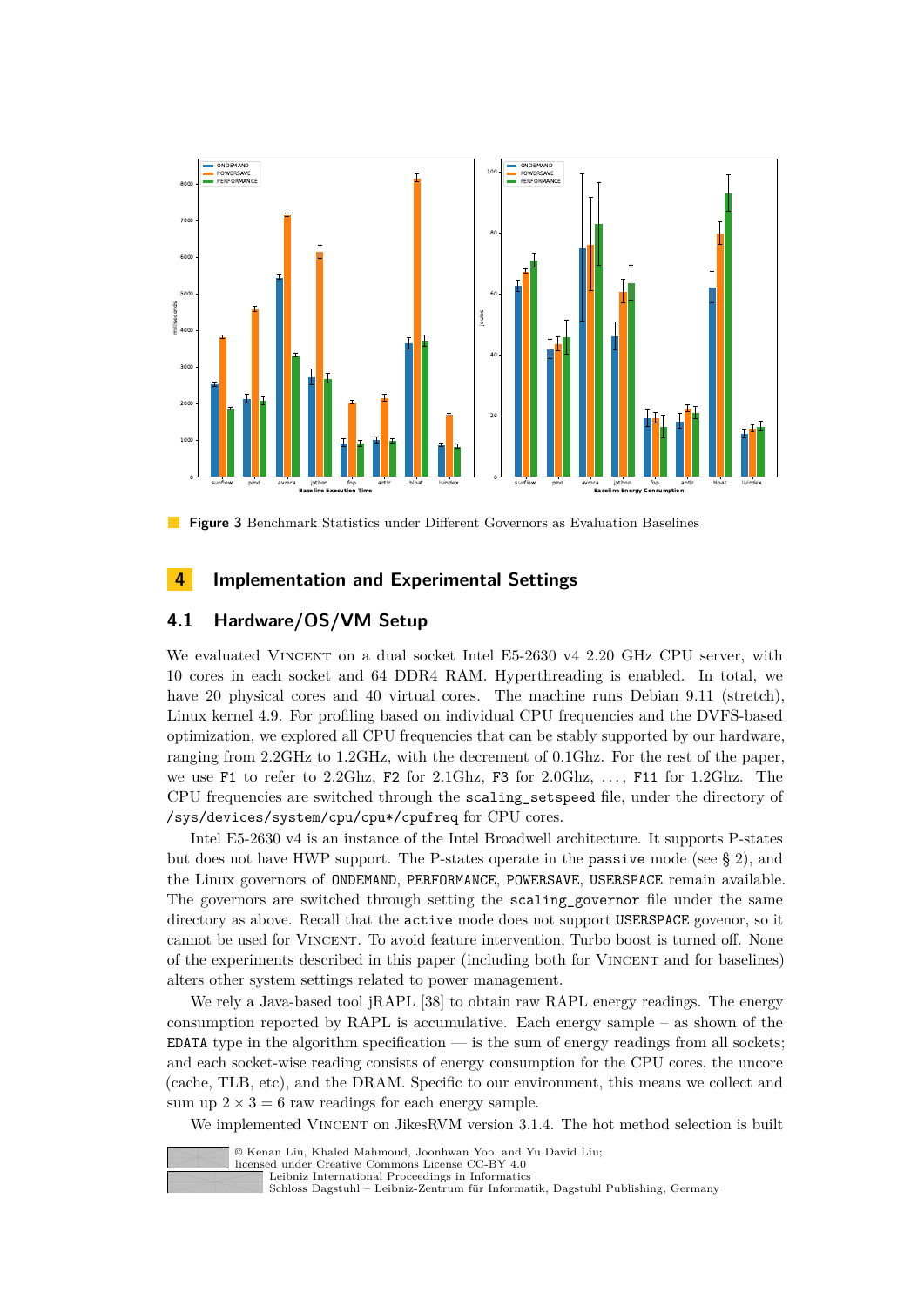on top of the Adaptive Optimization System (AOS) [\[8\]](#page-25-11) of JikesRVM.

# **4.2 Hot Method Selection**

We rely on the JIT component of JikesRVM for hot method selection. We do not alter JikesRVM's hot method selection logic. The interaction between the JikesRVM logic and Vincent is primarily through the data structure where hot methods are placed: whereas JikesRVM places hot methods into the structure, the profiling/scaling logic of Vincent reads from it. The hot method selection process in JikesRVM is adaptive, so is the process of profiling based on them. Whenever a new method is identified as hot, VINCENT's profiler will instrument it dynamically and perform its profiling upon identification.

One design consideration was whether we should exclude very short methods such as getters and setters from the hot methods. Intuitively, if such methods were subjected to scaling, the scaling overhead might well offset the benefit of setting the method to the desired frequency. Fortunately, the top energy-consuming methods identified by VINCENT's energy profiler (as seen in § [5\)](#page-13-0) appear to rarely include them. In other words, these very short methods, even though hot from the perspective of invocation counts, rarely accumulate enough energy consumption to become top energy-consuming methods. As a result, we choose to keep our design simple, and do not alter the hot method selection logic in JikesRVM.

# **4.3 Algorithm Implementation**

The prologue and epilogue program fragments for profiling and optimization we specified in the previous section are inserted as IR instrumentation through hir2lir. Recall that we need to obtain the "this method" information (THISM in Algorithm [2\)](#page-7-1). This is implemented through instrumentation: as the method signature is carried with the IR, VINCENT stores the method information when instrumentation is added. Other than this instrumentation, we preserve the original JikesRVM logic for dynamic compilation.

In the top-level timer loop, the interval EPOCH is identical to the default time interval of AOS, 4ms. Unless otherwise noted, we set the time interval for both profiling and scaling at 8ms, i.e.,  $PN = 2$  and  $SN = 2$ . Within each time interval, counter-based sampling is at work for both profiling and scaling. Unless otherwise noted, parameter SAMPLENUM is set at 16. In both scenarios,  $SKIPNUM = 7$ . The fact the skipped number of samples should be an odd number is well known in counter-based sampling [\[7\]](#page-25-10).

All energy readings are stored as a C array and printed after the experiments end for posterior analysis.

### **4.4 Benchmarking and Experimental Setup**

We evaluate VINCENT with benchmarks in the Dacapo suite [\[12\]](#page-25-5), arguably the most widely used benchmark suite for multithreaded Java applications. Our benchmarks by default come from the last version of Dacapo known to work with JikesRVM, Dacapo MR2. Dacapo has a more recent release, Dacapo 9.12-bach, and we successfully ported some benchmarks in this version — sunflow, luindex, and avrora specifically — to work with JikesRVM. The rest of porting was unsuccessful because JikesRVM cannot support some advanced Java features that appeared in the later versions of benchmarks.



© Kenan Liu, Khaled Mahmoud, Joonhwan Yoo, and Yu David Liu; licensed under Creative Commons License CC-BY 4.0

[Leibniz International Proceedings in Informatics](https://www.dagstuhl.de/lipics/)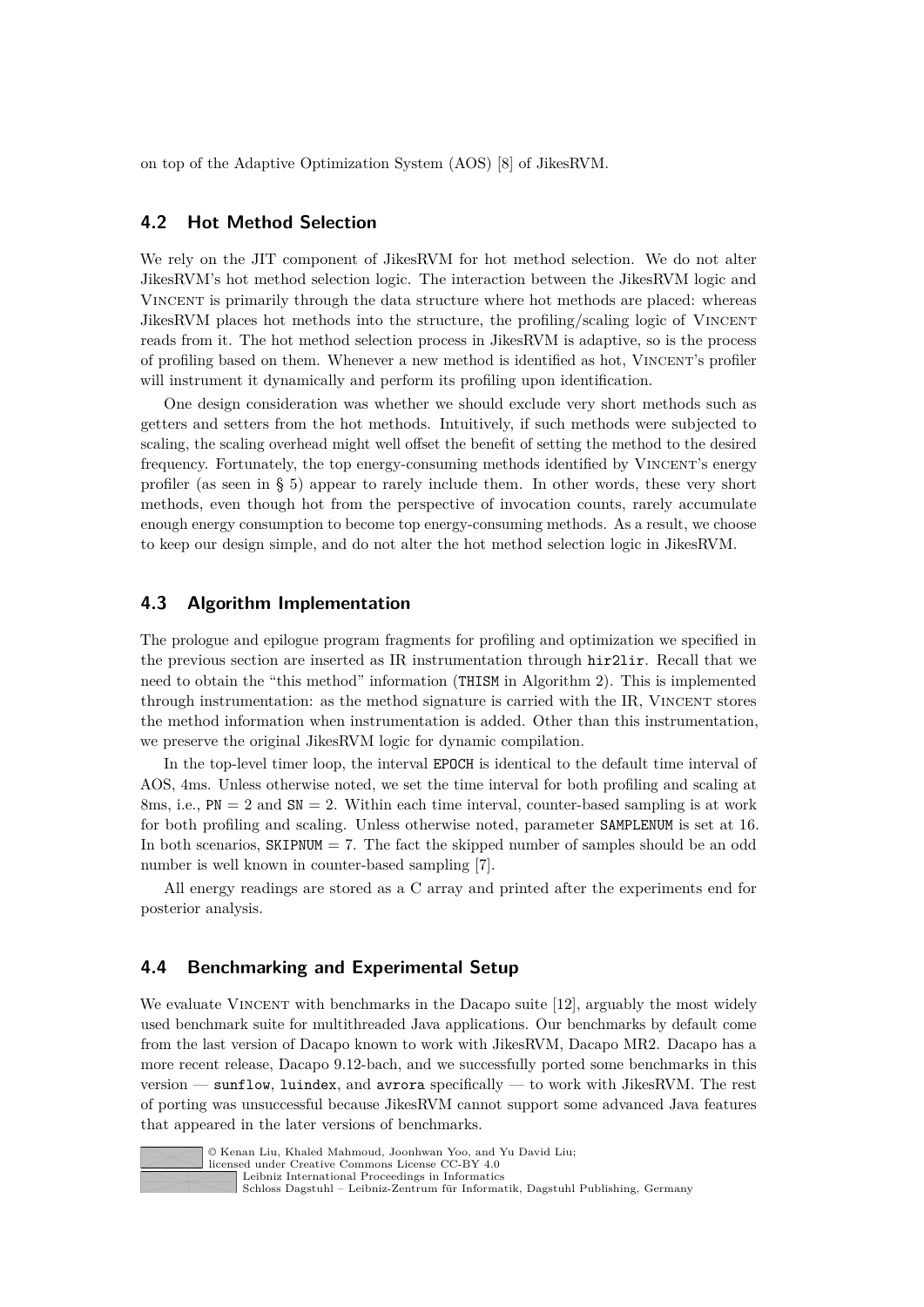### **4.5 Baselines**

To evaluate the effectiveness of VINCENT, we choose 3 baselines. They are the three application execution scenarios where DVFS is guided by the ONDEMAND, POWERSAVE, and PERFORMANCE OS governors respectively (see § [2\)](#page-2-2). They are representative scenarios of running Java applications on commodity software/hardware stack today. As variants of DVFS approaches guided by dynamic monitoring, they set a contrast with the core idea of Vincent's approach, *method*-based DVFS.

The baseline execution time and energy consumption of each benchmark while running with the 3 Linux governors can be found in Fig. [3.](#page-11-1) In addition to serving as experimental baselines, this figure may also help gain intuition on the characteristics of DVFS guided by the 3 governors. For example, the PERFORMANCE governor often leads to the shortest execution time, as shown in the left sub-figure; it however generally increases the energy consumption, as shown in As shown in the right sub-figure. Overall, the ONDEMAND governor strikes a good balance between maximizing energy savings while delivering competitive performance. As a result, we will conduct a more detailed comparative analysis between Vincent and the ONDEMAND baseline in the following section.

Unless otherwise noted, all experiment results throughout the paper (including both baseline runs and Vincent runs) are collected by running each benchmark 20 times in a hot run, and reporting the average of the last 15 runs.

# <span id="page-13-0"></span>**5 Vincent Evaluation**

In this section, we evaluate the effectiveness of VINCENT. We aim at answering the following questions: (**Q1**) Do method-frequency configurations exist that can lead to energy savings and favorable EDPs, compared with existing Linux power governors? (**Q2**) How does the choice of sampling settings impact the effectiveness of VINCENT? (Q3) How is VINCENT compared against different existing power management strategies? We answer each of these questions in each subsection below.

# **5.1 Method-Grained Energy Optimization**

#### **5.1.1 Energy Profiling**

The Vincent lifecycle starts with energy profiling. Fig. [4](#page-14-0) shows the top-5 energy-consuming methods for selected benchmarks. Thanks to sampling, the reported percentage of energy consumption for each listed method is likely to be lower than its actual normalized energy consumption, but what matters here is the relative standing of the methods: we are able to identify the most-energy consuming methods so that the methods that DVFS should be applied upon are identified.

Very short methods rarely appear in the top energy-consuming methods. One example is pmd's top-consuming method, DefaultAllNodeStep.matches, which only contains a simple boolean return as its method body. As we shall see soon, these methods are indeed unfriendly for DVFS (see  $\S$  [4\)](#page-11-0). That being said, the vast majority of methods identified by VINCENT's profiling phase are methods of reasonable length (in terms of execution time) where the DVFS time overhead is relatively small to the execution time of the method itself.

For VINCENT, the energy profiling results are intermediate. The effectiveness of identifying top energy-consuming methods will impact the effectiveness of energy optimization, which we describe next.



<sup>©</sup> Kenan Liu, Khaled Mahmoud, Joonhwan Yoo, and Yu David Liu; licensed under Creative Commons License CC-BY 4.0 [Leibniz International Proceedings in Informatics](https://www.dagstuhl.de/lipics/) [Schloss Dagstuhl – Leibniz-Zentrum für Informatik, Dagstuhl Publishing, Germany](https://www.dagstuhl.de)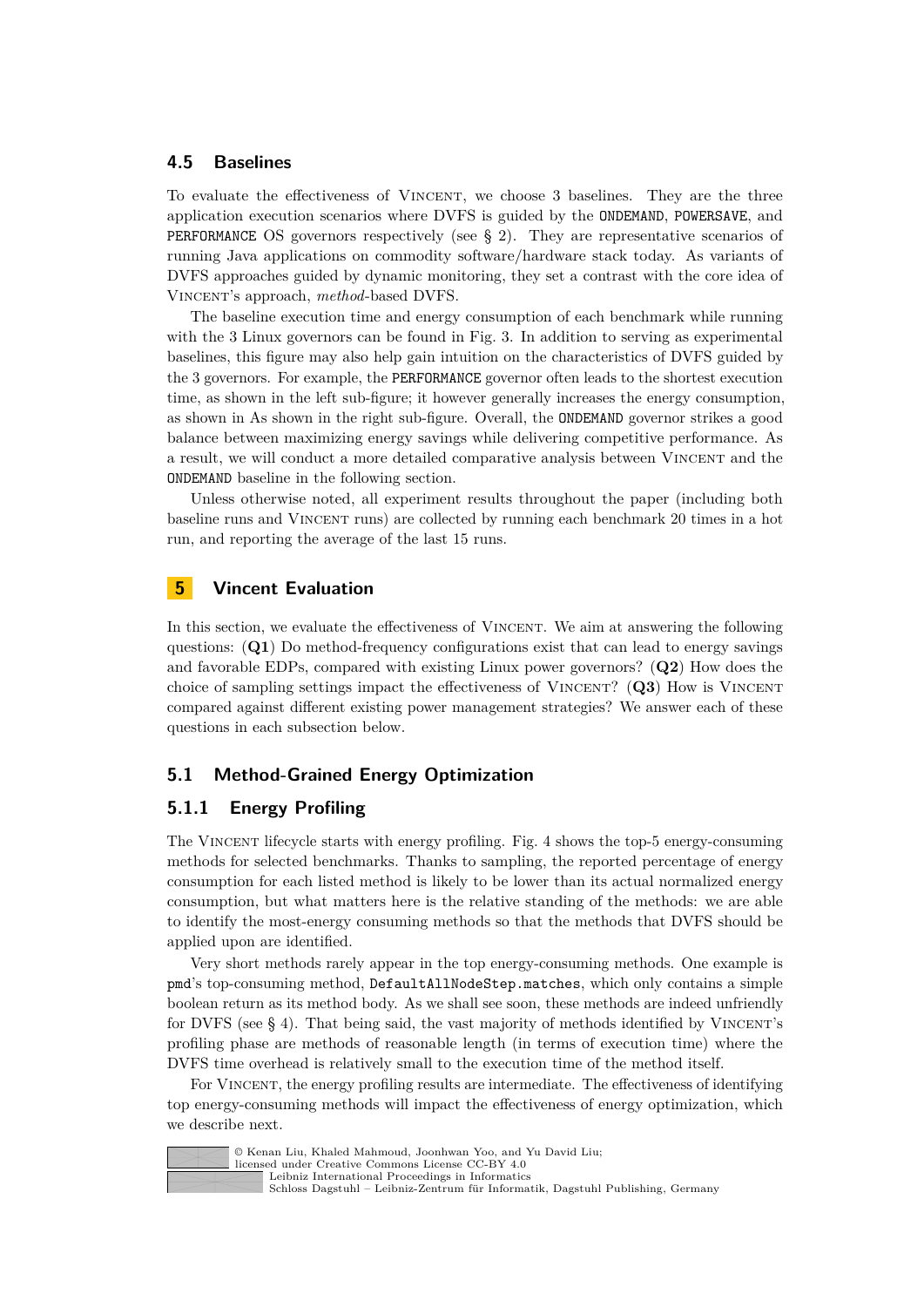<span id="page-14-0"></span>

| sunflow |                                                        |                  |  |  |
|---------|--------------------------------------------------------|------------------|--|--|
| Rank    | Method Name                                            | $Percentage(\%)$ |  |  |
|         | org.sunflow.core.light.TriangleMeshLight.getRadiance   | 9.36             |  |  |
| 2       | org.sunflow.core.primitive.TriangleMesh.init           | 4.60             |  |  |
| 3       | org.sunflow.math.Matrix4.transformP                    | 2.19             |  |  |
| 4       | org.sunflow.core.shader.MirrorShader.getRadiance       | 0.45             |  |  |
| 5       | org.sunflow.core.accel.KDTree.BuildTask. <init></init> | 0.005            |  |  |

|      | pmd                                                          |                  |
|------|--------------------------------------------------------------|------------------|
| Rank | Method Name                                                  | $Percentage(\%)$ |
|      | org.jaxen.expr.DefaultAllNodeStep.matches                    | 15.52            |
|      | org.jaxen.expr.iter.IterableChildAxis.supportsNamedAccess    | 8.21             |
| 3    | org.jaxen.QualifiedName.hashCode                             | 7.01             |
| 4    | net.sourceforge.pmd.jaxen.DocumentNavigator.getAttributeName | 4.78             |
| 5    | org.jaxen.util.SingleObjectIterator.hasNext                  | 4.18             |

|               | antlr                                   |                  |
|---------------|-----------------------------------------|------------------|
| Rank          | Method Name                             | $Percentage(\%)$ |
|               | antlr.CodeGenerator._println            | 5.56             |
| $\mathcal{D}$ | antlr.SimpleTokenManager.getTokenSymbol | 5.23             |
| 3             | antlr.LLkAnalyzer.look                  | 3.92             |
| 4             | antlr.CSharpCharFormatter.escapeChar    | 2.61             |
|               | antlr.Grammar.getSymbol                 | 2.61             |

**Figure 4** Top Energy-Consuming Methods According to VINCENT Energy Profiling (The first column is the rank; the second column is the name of the method; the third column is its normalized energy consumption relative to the overall energy consumption of the benchmark.)

# **5.1.2 The Impact on Energy Consumption**

We now describe the effectiveness of VINCENT energy optimization against the ONDEMAND baseline, i.e., when the application is running with the ONDEMAND governor in place throughout its execution. We show the energy consumption results of VINCENT in Fig. [5](#page-15-0) when a single hot method is scaled to a particular CPU frequency. In each figure, a heat map is used for each benchmark to show the result of running it with VINCENT where one of the top-consuming methods (Y axis) is subjected to DVFS at a particular frequency level (X axis). The value carried in each cell in the heatmap is normalized against the ONDEMAND run. Each green cell indicates an energy-friendly configuration, i.e., the energy consumption for VINCENT is smaller than that of the ONDEMAND run. All benchmarks are shown with 5 top-consuming methods except sunflow, which we only show 4 because the 5th energy-consuming method consumes little energy, as shown in Fig. [4.](#page-14-0)

Method-grained energy optimization is effective in reducing energy consumption for all benchmarks (but one): there exists at least one configuration within the benchmark whose normalized energy consumption is less than 1. For example, when VINCENT runs antlr at the third highest CPU frequency (2.0Ghz) for its second most energy-consuming method, SimpleTokenManager.getTokenSymbol, the normalized EDP is 0.87, indicating



© Kenan Liu, Khaled Mahmoud, Joonhwan Yoo, and Yu David Liu; licensed under Creative Commons License CC-BY 4.0

[Leibniz International Proceedings in Informatics](https://www.dagstuhl.de/lipics/)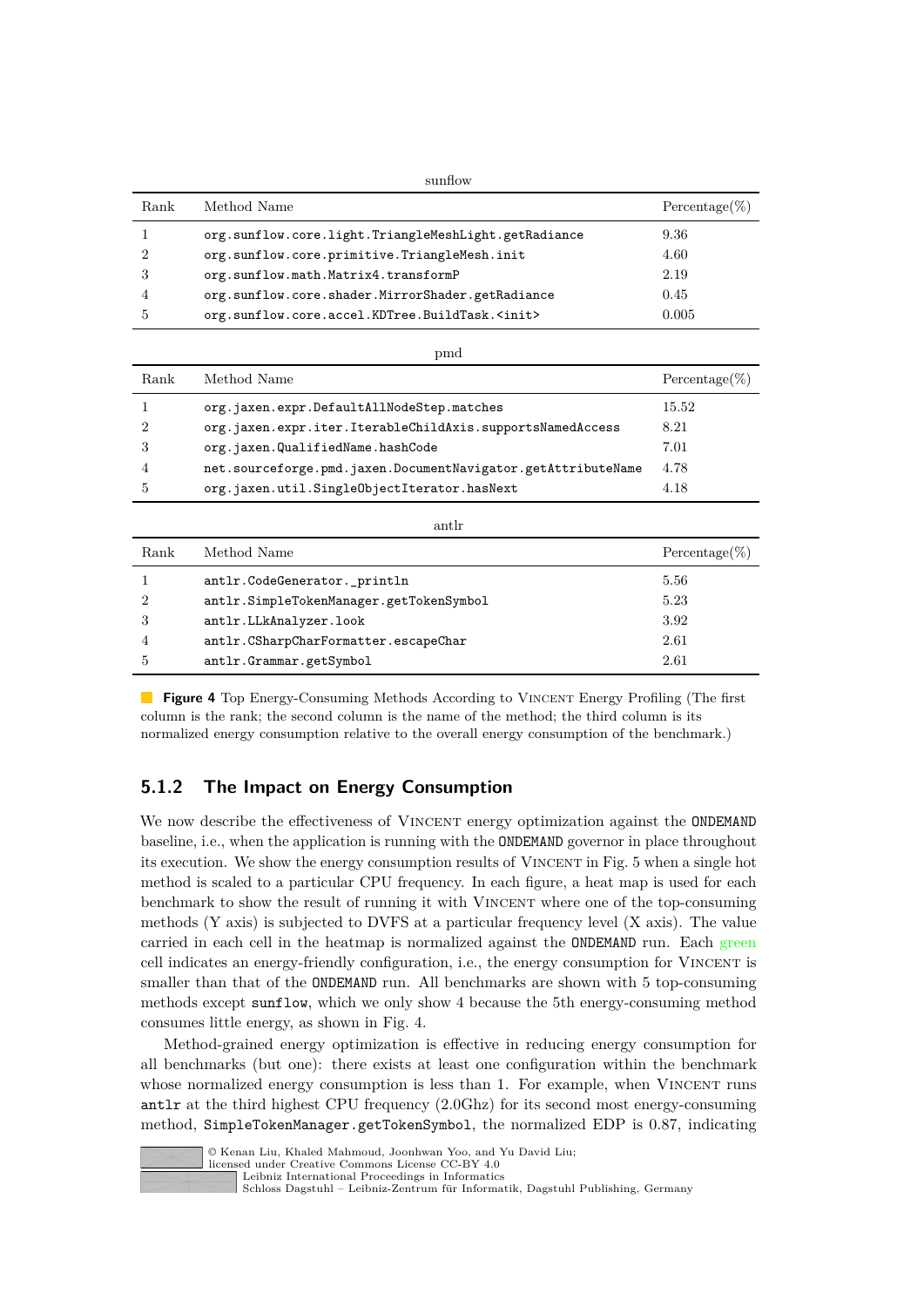<span id="page-15-0"></span>

**Figure 5** VINCENT Energy Consumption Normalized Against the **ONDEMAND** Baseline (For a cell of method  $m$  and frequency  $f$  with a value of  $v$ , it says that the VINCENT run with method  $m$  running at frequency *f* has energy consumption *v*, normalized against that of the ONDEMAND run. If  $v < 1$ , the Vincent incurs less energy than the ONDEMAND run.)

that VINCENT can save energy by 13% than running antlr with the ONDEMAND governor. As each green cell in the heatmap indicates a configuration with energy savings relative to ONDEMAND, energy optimization opportunities widely exist across benchmarks.

Indeed, not every benchmark can benefit from method-grained energy optimization. Benchmark sunflow has all normalized energy consumption values greater than 1 for all Vincent configurations, indicating the ONDEMAND execution indeed consumes less energy than Vincent. The same applies to nearly all jython configurations. Both benchmarks are consistently CPU-intensive, meaning that the ONDEMAND governor is likely to operate the CPUs at the highest frequencies at most times. In this case, DVFS has limited choices: if it scales the CPU down, the CPU-intensive application may run significantly slower, negatively impacting energy consumption because the latter is the accumulated power consumption *over time*; if it scales the CPU up, the power consumption may increase, ultimately impacting the



© Kenan Liu, Khaled Mahmoud, Joonhwan Yoo, and Yu David Liu; licensed under Creative Commons License CC-BY 4.0 [Leibniz International Proceedings in Informatics](https://www.dagstuhl.de/lipics/) [Schloss Dagstuhl – Leibniz-Zentrum für Informatik, Dagstuhl Publishing, Germany](https://www.dagstuhl.de)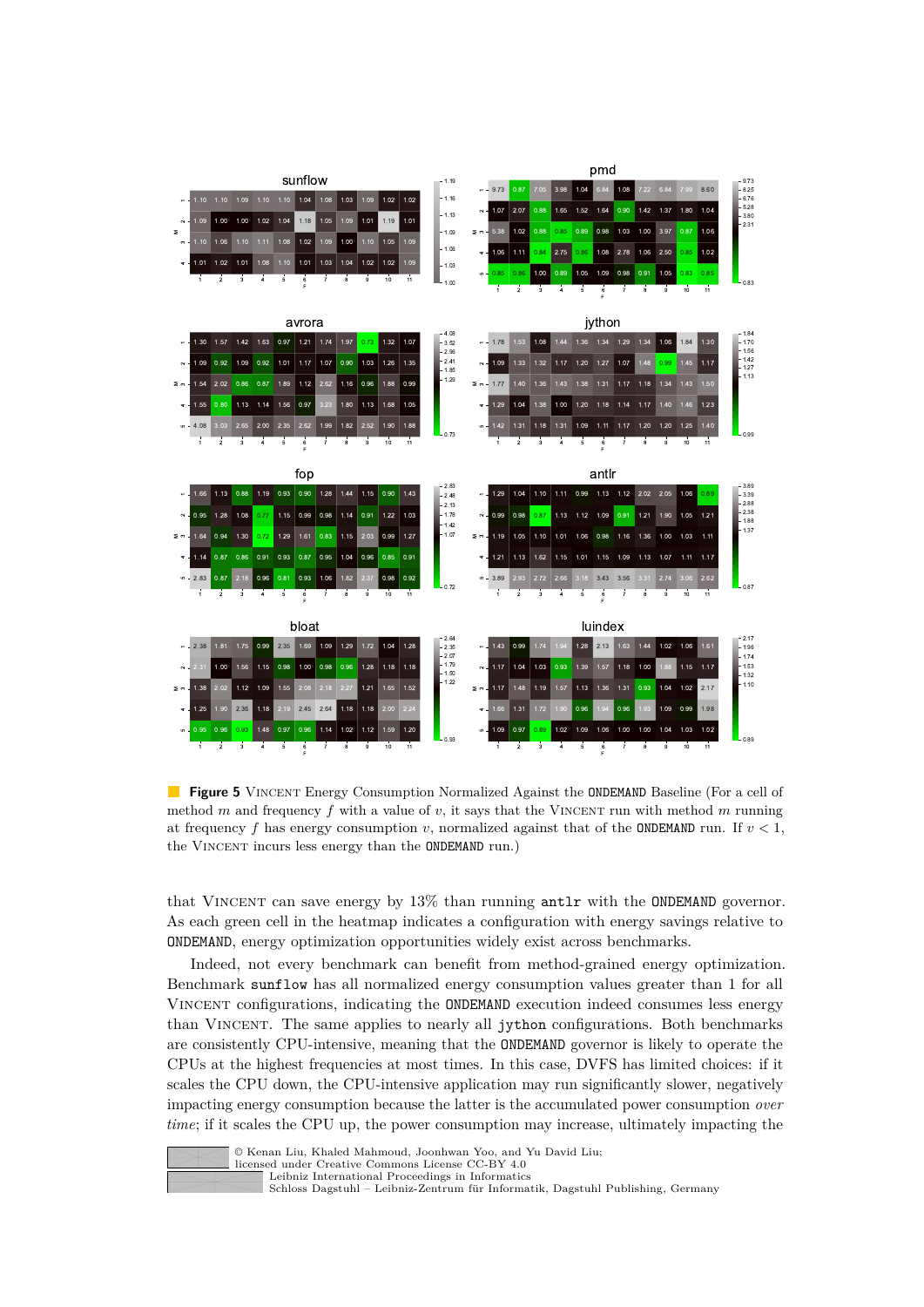<span id="page-16-0"></span>

**Figure 6** Vincent EDP Normalized Against the ONDEMAND Baseline (For a cell of method *m* and frequency  $f$  with a value of  $v$ , it says that the VINCENT run with method  $m$  running at frequency f has EDP *v*, normalized against that of the **ONDEMAND** run. If  $v < 1$ , the VINCENT is more energy-efficient than the ONDEMAND run w.r.t. EDP.)

energy consumption as well.

In contrast, memory-intensive or I/O-intensive benchmarks respond well with Vincent. This is consistent with our general understanding of DVFS: these benchmarks often have latency due to memory round-trips or I/O requests, and scaling down the CPU frequency may have limited impact on execution time while reducing the power consumption significantly. For example, there are benefits for reducing energy consumption for many configurations of pmd (AST-based program analysis), avrora (simulation), fop (file transformation), and luindex (data indexing). All are centric to data processing, and most benchmarks have  $I/Os$ .

Finally, relatively short methods (such as the top-consuming method of pmd and bloat) indeed respond to DVFS poorly: the overhead of DVFS significantly outweighs its benefit. As we can see, energy consumption may deteriorate significantly for them, sometimes near

| © Kenan Liu, Khaled Mahmoud, Joonhwan Yoo, and Yu David Liu; |
|--------------------------------------------------------------|
| licensed under Creative Commons License CC-BY 4.0            |
| Leibniz International Proceedings in Informatics             |
| Schloss Dagstuhl – Leibniz-Zentrum für Informatik. Dagstuhl  |

nsed under Creative Commons License CC-BY 4.0<br>Leibniz International Proceedings in Informatics

[Leibniz International Proceedings in Informatics](https://www.dagstuhl.de/lipics/) [Schloss Dagstuhl – Leibniz-Zentrum für Informatik, Dagstuhl Publishing, Germany](https://www.dagstuhl.de)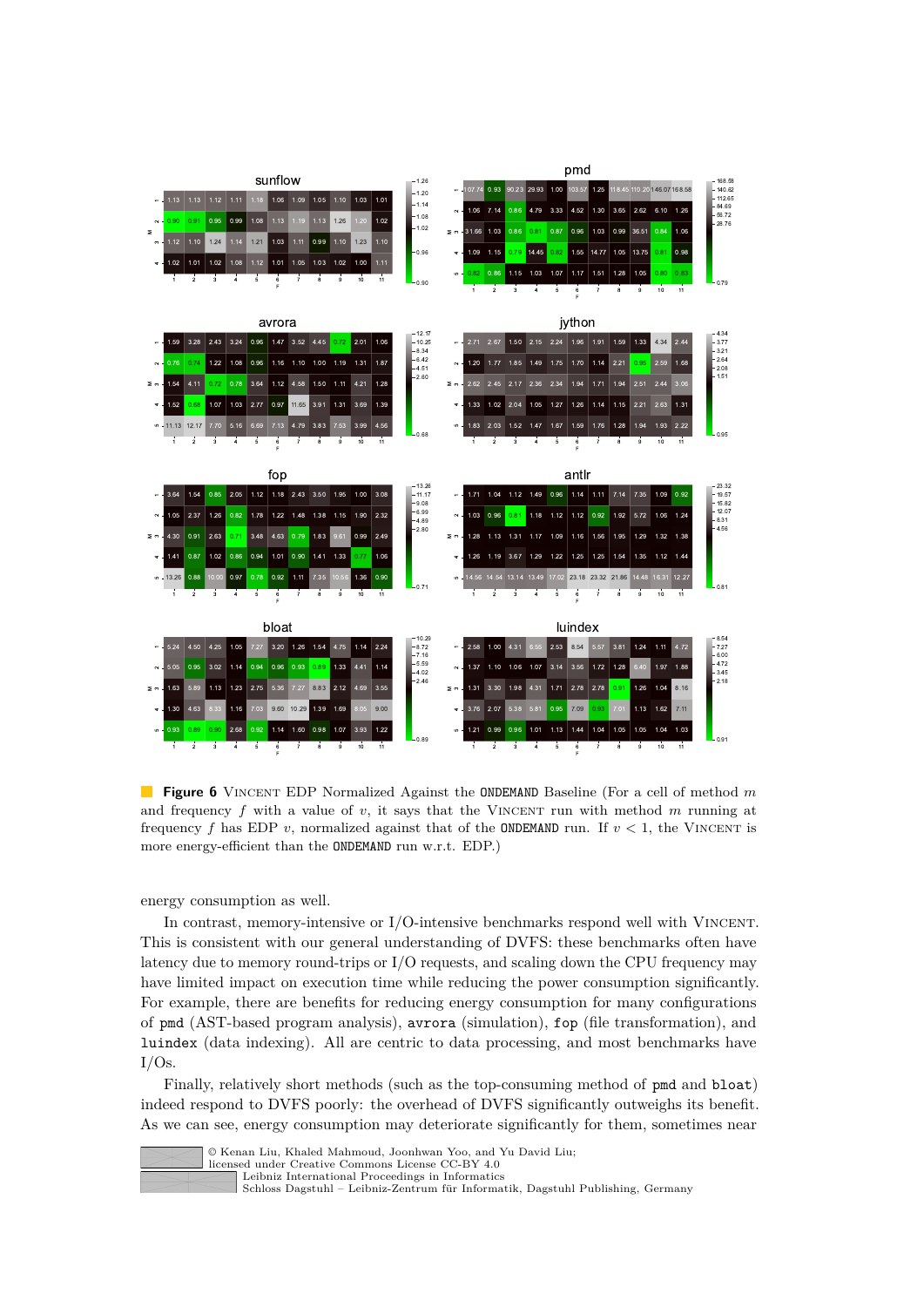<span id="page-17-0"></span>

**Figure 7** VINCENT Execution Time Normalized Against the **ONDEMAND** Baseline (For a cell of method  $m$  and frequency  $f$  with a value of  $v$ , it says that the VINCENT run with method  $m$  running at frequency f has execution time *v*, normalized against that of the ONDEMAND run. If  $v < 1$ , the Vincent runs faster than the ONDEMAND run.)

10x.

# **5.1.3 The Impact on EDP**

Fig. [6](#page-16-0) shows VINCENT's impact on energy consumption. One interesting observation is that DVFS may play different roles for different benchmarks in balancing the trade-off between energy consumption and execution time: sometimes the reduction of EDP is due to reduced energy consumption, whereas at other times, EDP may reduce due to reduced execution time.

Take sunflow for instance. Recall earlier that its energy heatmap revealed that reducing the energy consumption of sunflow is challenging (all cells in the energy consumption heatmap are red), but observe that VINCENT may in fact improve the energy efficiency of



© Kenan Liu, Khaled Mahmoud, Joonhwan Yoo, and Yu David Liu; licensed under Creative Commons License CC-BY 4.0

[Leibniz International Proceedings in Informatics](https://www.dagstuhl.de/lipics/)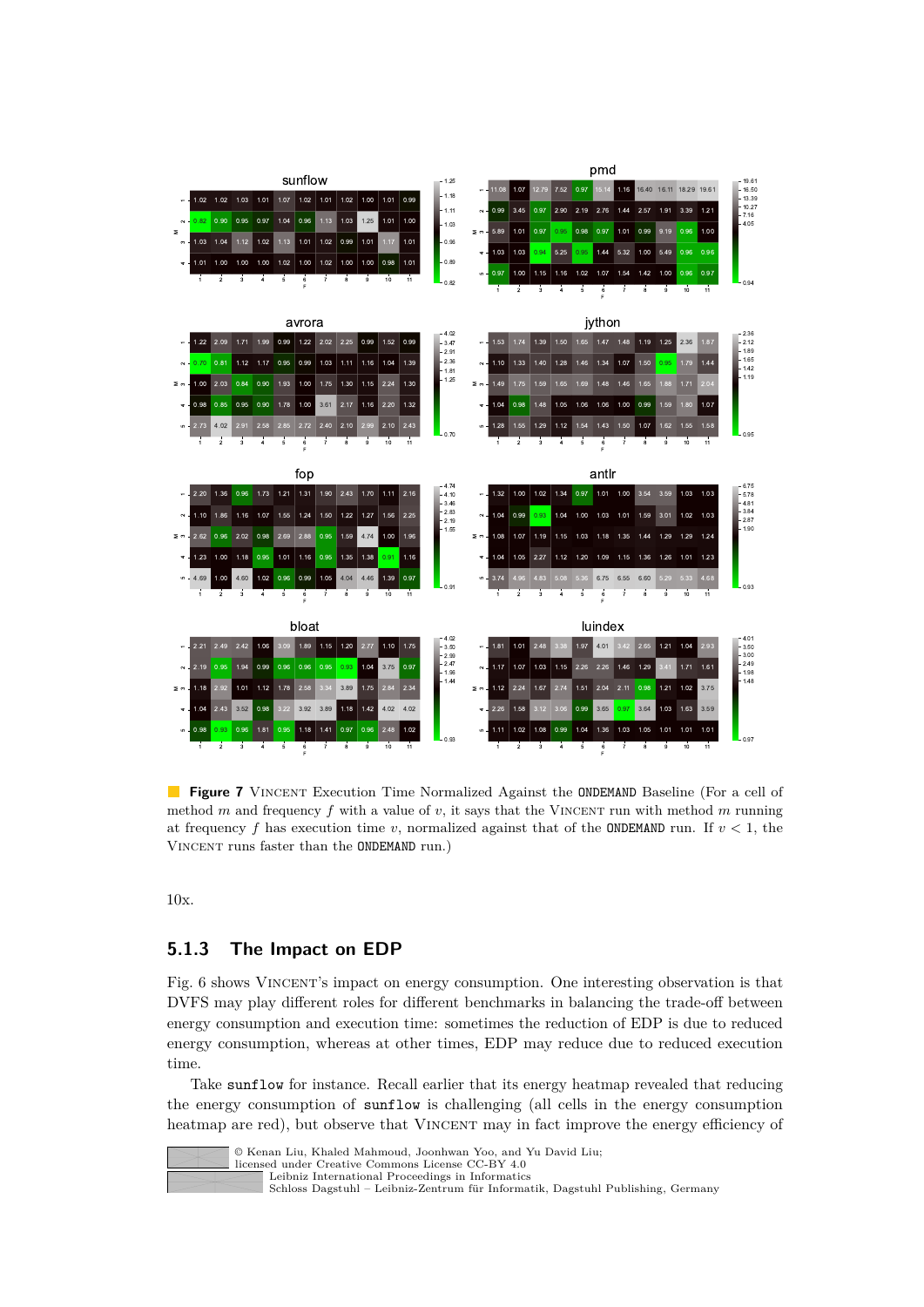sunflow in terms of EDP: by scaling the CPU frequency to the highest while executing its method TriangleMesh.init, the normalized EDP may reach  $0.90$ , i.e., a  $10\%$  reduction than that of ONDEMAND. Here, Vincent primarily plays the role of improving the performance: as sunflow is a CPU-intensive benchmark, DVFS plays the role of speeding up its execution; the shortened execution time contributes to the reduced EDP.

Overall, we find Vincent an effective solution to reducing EDP as well as energy consumption. Occasionally, it is even more effective for the former than the latter: when we correlate Fig. [5](#page-15-0) and Fig. [6,](#page-16-0) the best configuration for a benchmark often exhibits a lower normalized value in Fig. [6](#page-16-0) than in Fig. [5.](#page-15-0) As energy optimization is a known trade-off between maximizing energy savings and minimizing performance loss, an EDP-friendly solution is of practical importance.

#### **5.1.4 The Impact on Execution Time**

In Fig. [7,](#page-17-0) we show the impact of VINCENT on execution time. Observe that every benchmark consists of at least one configuration that may speed up the benchmark relative to its ONDEMAND run. At the first glance, the fact that Vincent may serve as a *performance* optimizer may come as a surprise, but this is indeed natural for two reasons.

First, even though DVFS is better known for its effect on energy savings with *downscaling*, the opposite is also true: it can speed up the program execution with *upscaling*. What this figure shows is that VINCENT may select a performance-sensitive method and execute it on a higher CPU frequency than an ONDEMAND governor baseline would, potentially speeding up the program.

Second, note that ONDEMAND governor is a "middle-of-the-road" governor (see § [2\)](#page-2-2) in terms of how aggressive/conservative it scales up CPU frequencies in the presence of workload increase. As we shall see in § [5.2,](#page-18-0) the PERFORMANCE governor is a more challenging baseline to overcome in terms of viewing VINCENT as a performance optimization.

#### <span id="page-18-0"></span>**5.2 Alternative Baselines**

We have so far compared our results with the **ONDEMAND** governor, arguably the most widely used DVFS-enabled energy optimization based on dynamic monitoring. In this section, we now look at other important governors as baselines.

In Fig. [8,](#page-19-0) we show the relative effectiveness of VINCENT against alternative governors. For example, the height of sunflow EDP bar against the ONDEMAND governor is 0.86, meaning that among all CPU frequencies, all selected methods, and all sampling rate settings, the Vincent configuration with the least EDP is 14% less than that of the ONDEMAND run for sunflow. For the same benchmark, its EDP bar against the POWERSAVE governor is 0.52, meaning that the VINCENT configuration with the least EDP is  $48\%$  less than that of the POWERSAVE run. In other words, POWERSAVE is a relatively less effective power governor for sunflow than ONDEMAND in terms of EDP, and neither is as effective as VINCENT.

Across the benchmarks, a trend is that the POWERSAVE baseline fares poorly relative to ONDEMAND, and much worse than Vincent. Relatively, POWERSAVE is slightly worse than the ONDEMAND governor in terms of energy consumption, but it may significantly increase the execution time of benchmarks, ultimately leading to poor EDPs.

Vincent is also more energy-efficient than the PERFORMANCE governor. Note that in the last row of Fig. [8,](#page-19-0) all normalized energy results are significantly less than 1. All but one (sunflow) benchmarks also have EDP results less than 1. The most revealing fact about the PERFORMANCE governor is that it may reduce the execution time of CPU-intensive



© Kenan Liu, Khaled Mahmoud, Joonhwan Yoo, and Yu David Liu;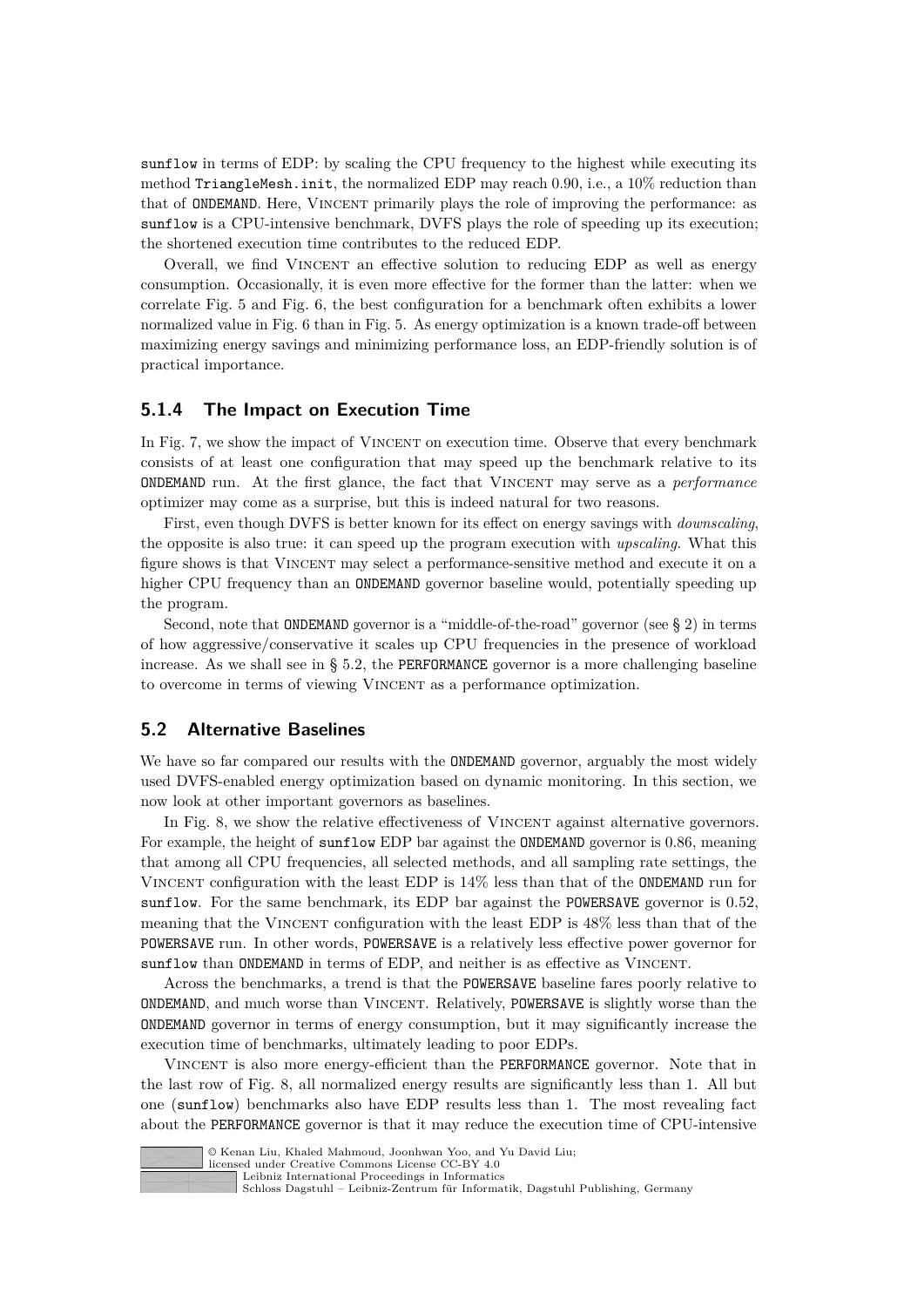<span id="page-19-0"></span>

**Figure 8** VINCENT Best Results against Different Governor Baselines (The first row shows results normalized against the ONDEMAND governor. The second row shows results normalized against the POWERSAVE governor. The third row shows results normalized against the PERFORMANCE governor. For all bars, shorter is better.)

benchmarks. Recall that when Vincent is compared against the ONDEMAND governor in terms of the execution time (the last figure in the first row), the VINCENT runs of sunflow and jython can lead to shorter execution time than the runs with the ONDEMAND governor. This however is not true when VINCENT is compared against the PERFORMANCE governor: the Vincent runs of sunflow and jython are slightly slower than the runs with the PERFORMANCE governor (the last figure in the last row). The PERFORMANCE governor however is not as effective for memory-intensive or I/O-intensive benchmarks.

The surprising fact is that the VINCENT runs for some benchmarks can in fact lead to a small but noticeable reduction in the execution time than their counterpart PERFORMANCE runs. When the PERFORMANCE governor is used to regulate DVFS on Intel architectures where P-States are available, the highest power state is used. Note however the highest power state is not tantamount to the highest CPU frequency [\[31,](#page-26-8) [1\]](#page-25-12). Recall that (§ [2\)](#page-2-2) P-States are managed at the level of the CPU package, not at the level of individual cores. How the supply voltage and the CPU frequencies of individual cores are assigned given a power state subjects to a variety of design constraints, such as area power and thermal considerations. The DVFS of Vincent however is targeted at the core level: when a method is determined to run with the highest CPU frequency, the CPU core hosting the thread in which the method runs is set at the highest CPU frequency. This interesting phenomenon may indicate a



© Kenan Liu, Khaled Mahmoud, Joonhwan Yoo, and Yu David Liu; licensed under Creative Commons License CC-BY 4.0 [Leibniz International Proceedings in Informatics](https://www.dagstuhl.de/lipics/)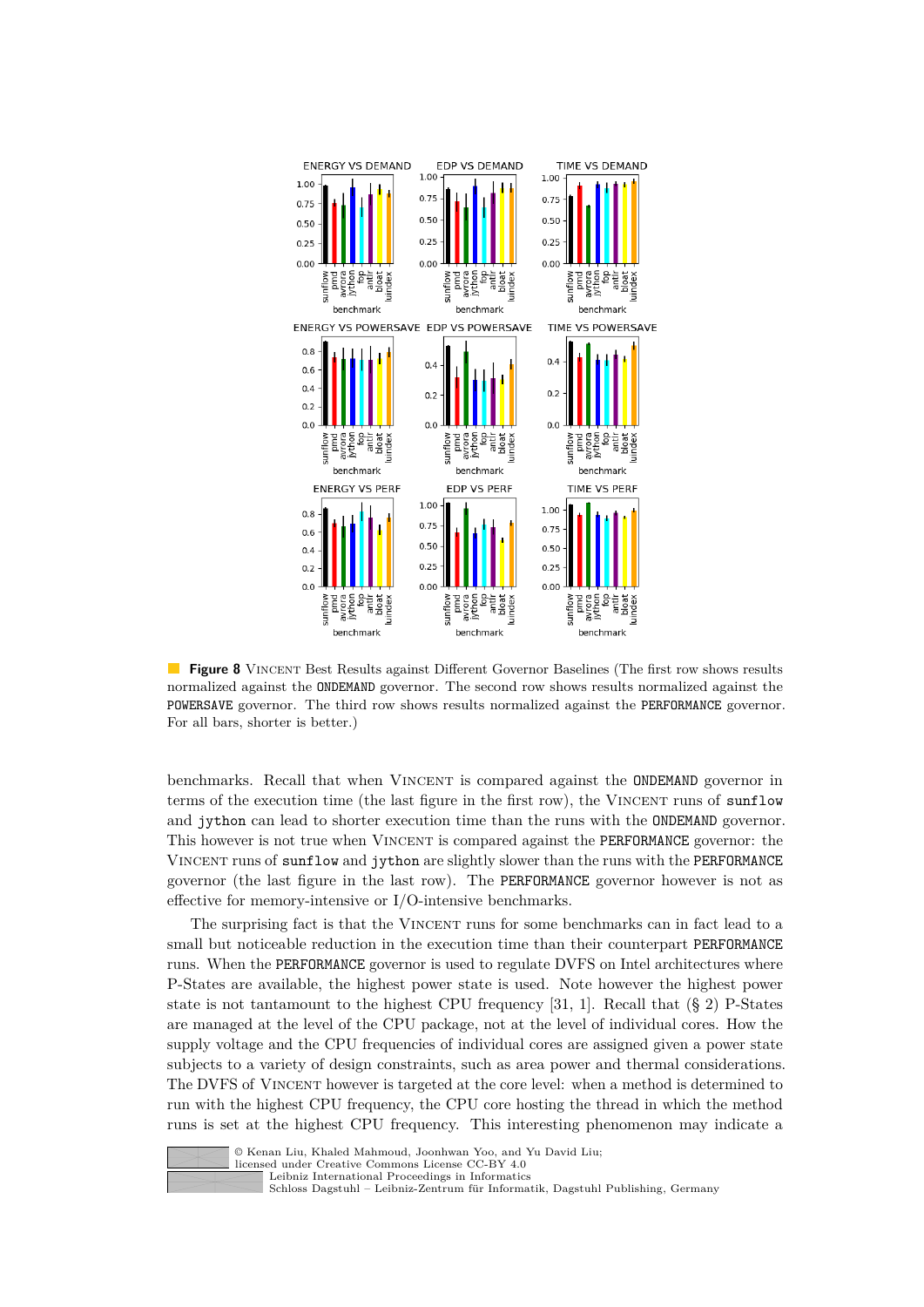<span id="page-20-0"></span>

**Figure 9** VINCENT Best Results against Different Governor Baselines for the First 5-Runs (All legends are otherwise identical to Fig. [8\)](#page-19-0)

potential for performance optimization, but there are caveats. First, the average performance improvement is small: only a subset of benchmarks can benefit, while there is degradation in others (Fig. [8\)](#page-19-0). Second, as P-State maintenance is a platform-dependent black-box hardware feature, the phenomenon may be restricted to specific architectures (Broadwell in our case), and may no longer presents itself in other architectures.

# **5.3 The Impact during the Warm-Up Phase**

The data we have shown so far result from the last 15 runs in a 20-run execution for each benchmark (see § [4\)](#page-11-0), i.e., the post-warmup runs. This evaluation choice is in sync with the general focus of energy optimization on long-running applications, where energy consumption matters the most. In those server-class settings, a sunflow application will continuously process images (instead of a fixed number necessitated by the benchmark), and an xalan application will continuously process XML documents (instead of a fixed number of documents).

For completeness, we now describe the result of the first 5 runs in a 20-run execution, with the per-benchmark results shown in Fig. [9.](#page-20-0) Overall, VINCENT remains an effective optimizer relative to the 3 baselines. Nearly all benchmarks retain the similar trend as post-warmup runs in Fig. [8.](#page-19-0) Relative to the latter however, the results exhibit a larger deviation. As the majority of hot methods are identified in the earlier runs, the combined 5-run results



licensed under Creative Commons License CC-BY 4.0

[Leibniz International Proceedings in Informatics](https://www.dagstuhl.de/lipics/)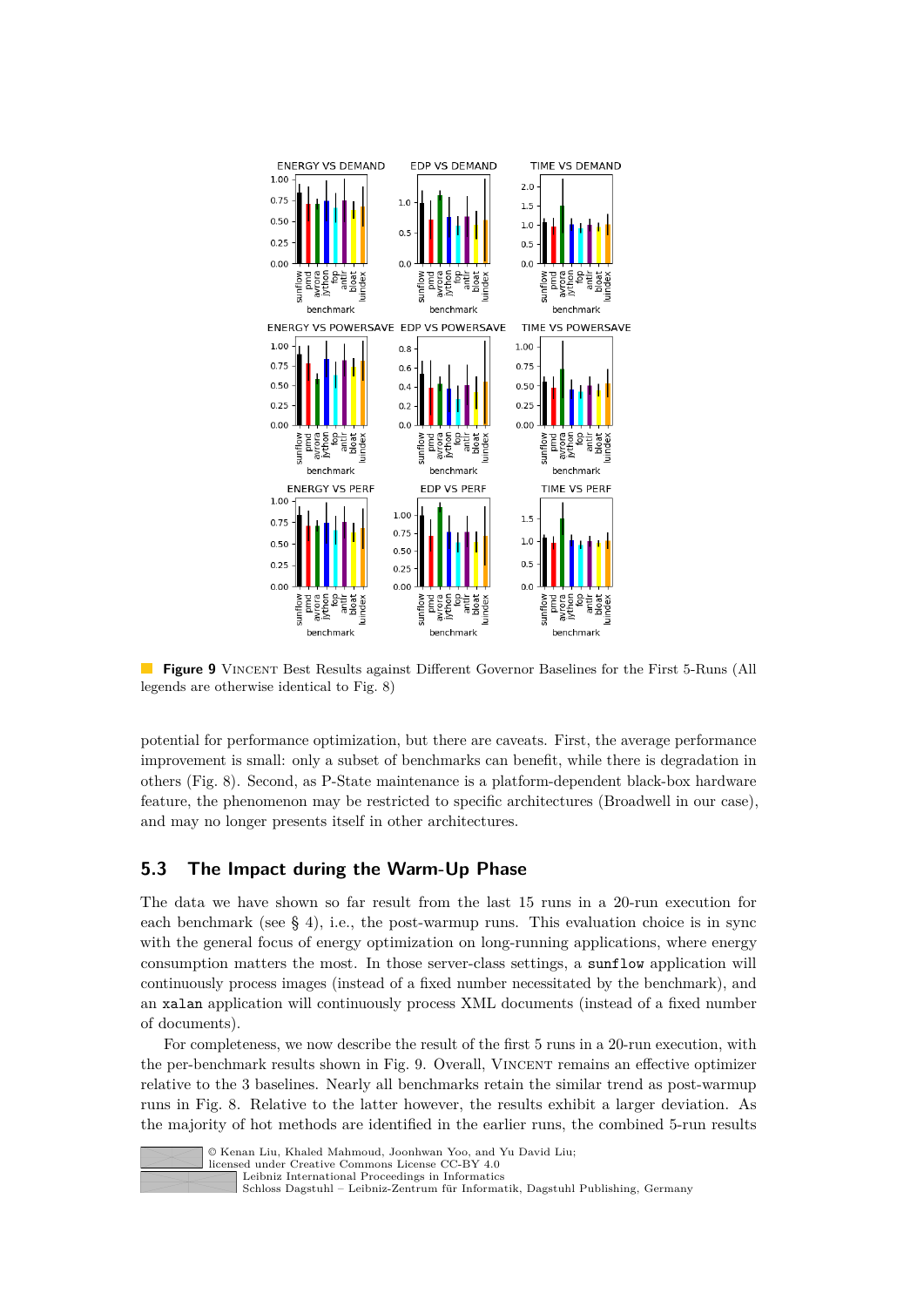shown here demonstrate that VINCENT has already started to play an effective role in the optimization. Note however, the hot method selection process in JVMs is incremental: some hot methods may be identified during the first run, whereas others may be deferred to the later runs. As a result, the effectiveness of VINCENT relative to the 3 baselines is only incrementally more pronounced, leading to larger deviation across the 5 runs.

# **5.4 Multi-Method Optimization**

As a part of the design space optimization, we further constructed experiments where multiple methods are subject to DVFS at the same time. Concretely, for benchmarks that have at least two methods that show favorable EDP configurations (normalized EDP *<* 1), we pick two methods whose least EDPs among all configurations are the smallest. We perform DVFS of both methods at the same time, adjusting the frequencies according to their respective "least EDP" configurations.

Unfortunately, the results do not show improvement. In fact, the 3 most promising benchmarks (i.e., with multiple EDP*<*1 configurations spanning different methods as shown in Fig. [6\)](#page-16-0), pmd, avrora, and fop produced normalized EDP as 2.01, 1.77, and 1.60, respectively. The root cause is that when multiple methods are subjected to DVFS at the same time, the chance of concurrent DVFS requests increases significantly. As CPU hardware must serialize DVFS requests — DVFS is implemented as blocking  $I/O$  writes — an extensive increase in execution time ensues, bad news for energy efficiency. The multi-method result is a reminder that an overdesign may hamper effectiveness. Vincent, as it turns out, is most effective when we keep it simple: method-grained energy optimization with a focus on the most impactful method in an application.

#### **5.5 An Experimental Summary**

Fig [10](#page-21-0) summarizes the average of VINCENT normalized energy/EDP/time against different baselines, across all benchmarks. On average, VINCENT can reduce energy consumption by  $14.9\%$ , EDP by  $21.1\%$ , and execution time by 12.5% against the ONDEMAND baseline. Its relative effectiveness against the POWERSAVE baseline is even more dramatic, with an EDP reduction of 63.0%. The drastic frequency downscaling in POWERSAVE may save *power*, but it is ineffective in energy optimization. On average, VINCENT's performance is on par with the PERFORMANCE baseline, with a negligible execution time reduction of 2.5%. Its effectiveness in energy and EDP reduction is similar to the result against the ONDEMAND baseline.

<span id="page-21-0"></span>

**Figure 10** A Summary of Results with Different Governor Baselines (In each group, the energy/EDP/time data are normalized with their corresponding data under a built-in governor based on dynamic monitoring. For all bars, being shorter means VINCENT is more effective than the built-in governor.)

# **5.6 The Technical Report**

As we described earlier, all experimental results are based on the setting where each optimization sampling interval is set at 8ms, and within each interval, 16 samples are



© Kenan Liu, Khaled Mahmoud, Joonhwan Yoo, and Yu David Liu;

licensed under Creative Commons License CC-BY 4.0 [Leibniz International Proceedings in Informatics](https://www.dagstuhl.de/lipics/)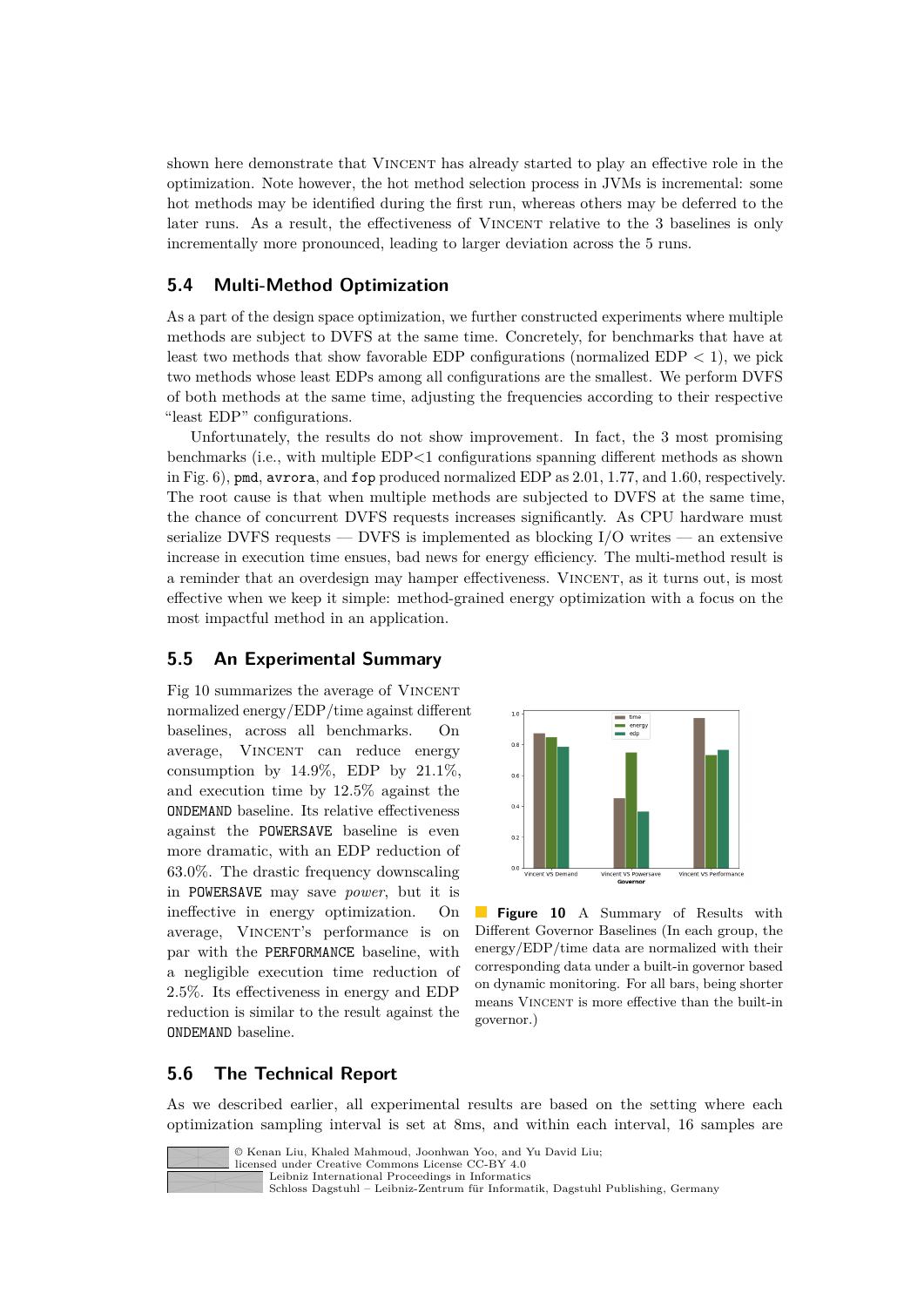taken. In the technical report [\[37\]](#page-27-5), we present results with alternative sampling settings. The results are generally stable when the same benchmark is optimized under different sampling settings. The report also contains a discussion on the lessons we learned through the development process.

### <span id="page-22-0"></span>**6 Related Work**

#### **Compiler-Directed or Runtime-Directed DVFS**

The underlying philosophy of our work — *programs* matter for DVFS-based energy optimization — is shared among a number of compiler-directed energy optimization approaches. Saputra et al. [\[50\]](#page-28-7) describes a DVFS-based approach at the level of compiler optimization. Their algorithm first observes the potential speed-up of loop transformation (e.g., tiling and loop fusion) over the unoptimized program, and then scales the CPU voltage and frequency down over the optimized program to a desirable level that matches the original execution time of the unoptimized program, through integer linear programming. Hsu and Kremer [\[28\]](#page-26-6) defines a compiler-directed DVFS algorithm where a desirable CPU frequency is selected for running a code region; the selection is based on solving a minimization problem where the need for limited performance loss is encoded as constraints. Xie et al. [\[59\]](#page-28-8) defines an analytical model — built in the compilation process — where energy minimization is reduced to a mixed-integer linear programming problem. Overall, the previous work focused on building *analytical models* in the presence of DVFS. This general direction, building analytical models to identify slacks in programs, can be traced back to a classic analysis for energy-efficient OS scheduling [\[57\]](#page-28-10).

A small body of work further extends analytical models to virtual machines and dynamic compilation. In Haldar et al. [\[24\]](#page-26-7), methods are instrumented with DVFS calls, and the frequency of choice when a method executes is based on the comparison among the projected energy consumption of the method at different frequencies. To make this decision, it was necessary for their analytical algorithm to introduce heuristics (that may no longer hold for state-of-the-art application workloads), such as the projected future execution time is the same as the execution time so far, and the execution time increases linearly with the CPU frequency slowdown. Wu et al. [\[58\]](#page-28-9) proposed a dynamic compilation framework for C programs, where important code regions such as loops are manually identified and instrumented, and the CPU frequency for DVFS is selected based on an analytical model. Relative to Haldar et al., their model addressed the non-linear effect of DVFS on execution time: through analyzing the memory-related instructions in the code region, their algorithm projects smaller performance loss for memory-intensive code regions when the CPU frequency is scaled down.

As both Haldar et al. and Wu et al. are runtime-level efforts, a more in-depth comparison is warranted. First, Vincent does not rely on an analytical model to estimate or extrapolate the execution time or energy effect of DVFS, and does not need to instantiate the often unknown parameters in the analytical model through heuristics. Second, VINCENT identifies the most energy-consuming methods in an automated process. In contrast, the code region for DVFS in Wu et al. is manually identified, Third, both existing efforts centrally relied on instrumenting method boundaries for DVFS calls. Acceptable performance may be achievable at the era of these developments — e.g., Haldar et al. was evaluated against the Java Grande benchmark suite [\[54\]](#page-28-11) and Wu et al. against SPEC 95 and SPEC2K — but modern Java applications are significantly more complex than e.g., heapsort in Java Grande. In § [3.2.2,](#page-7-0) we described the high overhead of that approach for Dacapo benchmarks.



© Kenan Liu, Khaled Mahmoud, Joonhwan Yoo, and Yu David Liu;

licensed under Creative Commons License CC-BY 4.0 [Leibniz International Proceedings in Informatics](https://www.dagstuhl.de/lipics/)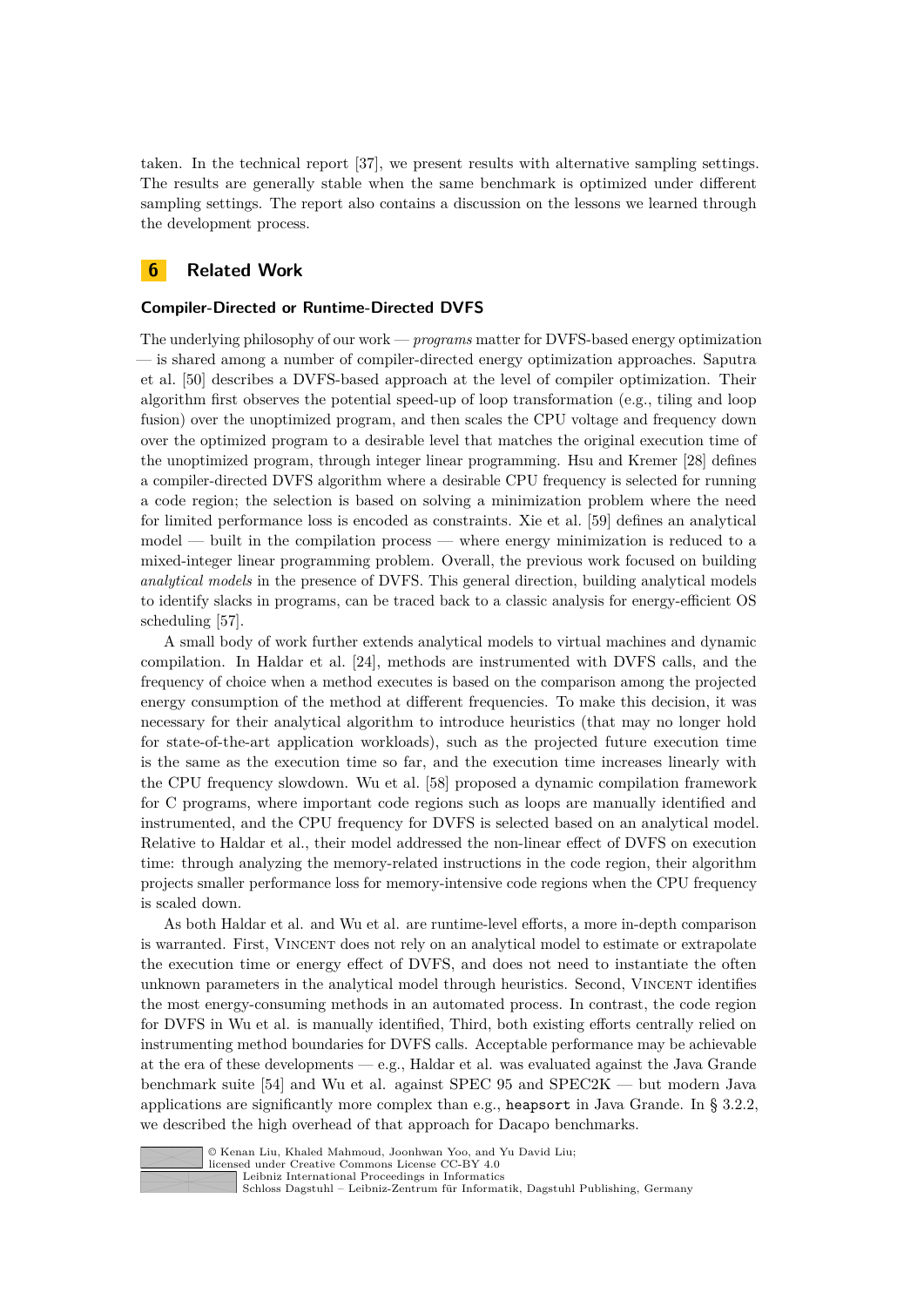In the context of related work, VINCENT can be understood as a revisit to a historically significant research direction — compiler/runtime-based DVFS — which has unfortunately been overtaken by black-box approaches e.g., DVFS based on dynamic performance counters. Vincent defines an end-to-end approach that is *simple* (no analytical model), *automated* (no manual efforts in code region identification), and *scalable* in overhead (no instrumentation for DVFS). It is our hope that VINCENT is a new beginning to re-study this largely overlooked direction in the presence of modern applications in managed runtimes.

#### **Energy-Aware Languages**

Another direction of energy optimization at the boundary of programming abstractions is energy-aware programming languages [\[55,](#page-28-1) [10,](#page-25-0) [49,](#page-28-2) [26,](#page-26-1) [40,](#page-27-6) [19,](#page-26-2) [11,](#page-25-1) [34,](#page-27-1) [25,](#page-26-3) [41,](#page-27-2) [61,](#page-28-3) [15\]](#page-25-2). For example, Energy Types [\[19\]](#page-26-2) introduces DVFS at the boundary of methods based on phase information declared by programmers or inferred by the compiler. Green [\[10\]](#page-25-0) and LAB [\[34\]](#page-27-1) select alternative algorithm-specific parameters based on energy and QoS need. Ent [\[14\]](#page-25-13) relies on hybrid type checking to select alternative programming abstractions (methods and objects) for message dispatch. Vincent works with the existing programming model of Java; it is an effort on runtime design instead of programming model design.

#### **Runtime-Level Energy Efficiency**

Chen et al. [\[18\]](#page-26-11) relies on garbage collection tuning to save memory system energy consumption in JVMs. Cao et al. [\[16\]](#page-26-12) improves the energy efficiency of JVM by assigning JVM services to small cores on asymmetric hardware. DEP+BURST [\[2\]](#page-25-3) is a performance predictor and energy management system where JVM features such as synchronization, inter-thread dependencies, and store bursts, are taken into account for performance/energy prediction. Hussein et al. [\[29\]](#page-26-4) investigates the energy impact of garbage collector design in the Android runtime. They proposed some extensions to improve the energy efficiency of asynchronous GC in Android. Overall, a common theme in existing work is to focus on JVM services (such as GC and thread management), but none considers energy optimization at the granularity of programming abstractions. Our work complements existing work with a fine-grained methodbased approach for energy optimization. For unmanaged language runtimes, Hermes [\[47,](#page-27-7) [39\]](#page-27-8) and Aequitus [\[48\]](#page-27-9) are energy-efficient solutions built on top of Cilk. They perform DVFS based on the dependencies between thief threads and victim threads in work stealing runtimes.

Empirical studies often illuminate the energy consumption (and performance) of managed language runtimes. An early study by Vijaykrishnan et al. [\[56\]](#page-28-4) focuses on the energy consumption impact on the memory hierarchy (cache and main memory) by JIT-enabled Java applications. Esmaeilzadeh et al. [\[21\]](#page-26-13) studies energy efficiency with a focus on diverse configurations of workload and hardware. Sartor and Eeckhout [\[51\]](#page-28-12) illuminates the performance of Java applications, with a focus on mapping Java application threads and JVM threads to multi-core hardware. Despite that their focus is on performance, DVFS is extensively used in their design space exploration, such as running GC threads at different CPU frequencies. Pinto et al. [\[45\]](#page-27-10) studies the impact of energy consumption when alternative thread management designs in Java are used, such as different settings of the thread pool. Specific to ForkJoin [\[35\]](#page-27-11), previous studies [\[44\]](#page-27-12) also explored the impact of work stealing on the performance and energy trade-off in Java runtimes. The energy impact of different choices of Java collection classes were also a subject of studies [\[23,](#page-26-14) [46\]](#page-27-13). Kambadur et al. [\[33\]](#page-27-14) takes a cross-layer approach to surveying the energy management solutions, studying the interface and interaction of different hardware/OS/compiler configurations.



© Kenan Liu, Khaled Mahmoud, Joonhwan Yoo, and Yu David Liu;

licensed under Creative Commons License CC-BY 4.0 [Leibniz International Proceedings in Informatics](https://www.dagstuhl.de/lipics/)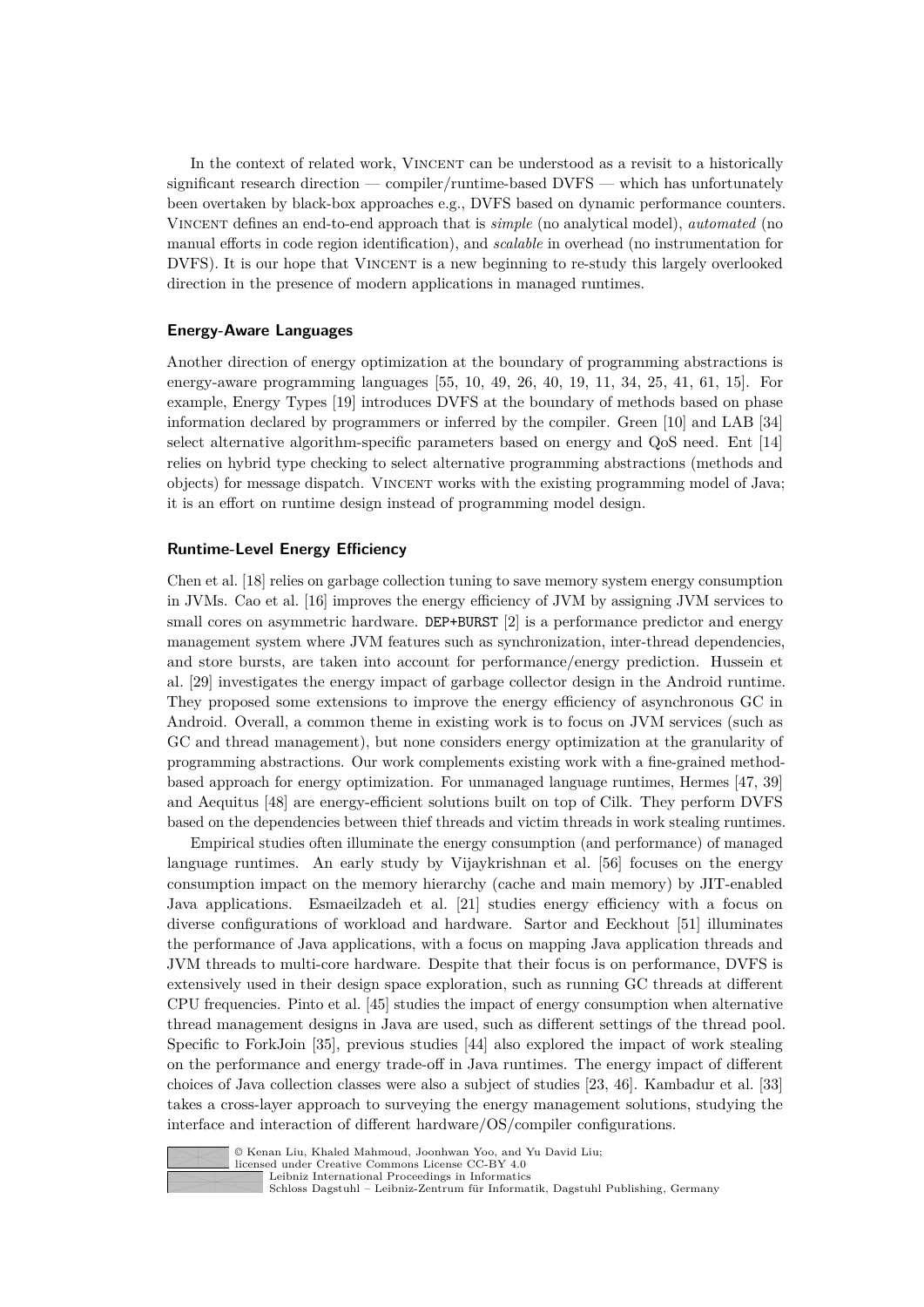#### **Energy Profiling**

Energy profiling is more commonly conducted at the system level (e.g., [\[43,](#page-27-15) [22\]](#page-26-15)), rather than at the boundary of programming abstractions such as methods. Chappie [\[9\]](#page-25-14) supports method-grained energy profiling. It adopts an approach with fixed time intervals, a necessary design choice when there is no JVM modification. VINCENT is fundamentally a JVM-centric approach. It takes advantage of the JVM support such as instrumentation to enable delimited sampling. To VINCENT, energy profiling is an intermediate step for energy optimization, which Chappie does not support.

# **7 Threats to Validity**

While we believe leveraging hot methods in the JVM for DVFS-guided energy optimization is a generalizable idea. VINCENT as an experimental system is implemented and evaluated within specific software/hardware environments. The validity of our experimental data is restricted to these environments.

First, VINCENT is an extension to the JikesRVM, so the validity of our results can only be safely confirmed in that JVM. We are hopeful that the ideas behind VINCENT can translate to alternative JVMs, for several reasons. (1) VINCENT does not rely on unique JikesRVM features; hot method selection, dynamic instrumentation and compilation, and counter-based sampling are available in many JVMs; (2) To the best of our knowledge, alternative JVMs widely in use today do not perform DVFS-specific optimizations, so the likelihood of feature intervention is small if the idea behind VINCENT is adopted on them. (3) JikesRVM has incubated other influential JVM ideas (e.g., JIT, garbage collection), whose effectiveness has been confirmed in alternative JVMs.

Second, Vincent relies on CPU architectures where DVFS is enabled. Fortunately, DVFS is a standard feature whose support is the rule not the exception in commodity CPUs, including the vast majority of chips from Intel, AMD, ARM, and others. RAPL is used for Vincent energy measurement, a hardware feature also widely available in Intel after 2011, and more recently, AMD CPUs.

Third, the experimental results are limited to the benchmark suite we used, Dacapo. Dacapo is commonly used for Java evaluating the performance of JVMs and Java applications. The benchmarks we used are multi-threaded, and they have diverse workload characteristics (CPU-bound vs. I/O-bound) that matter to energy optimization.

As for the OS governor support, note that the ONDEMAND, PERFORMANCE and POWERSAVE governors are used for the purpose of evaluation. The only OS requirement for Vincent is that the OS can expose the capability of DVFS regulation to the application. This is the USERSPACE governor in Linux. Such support is also available in other OS such as Windows [\[36\]](#page-27-16).

# **8 Conclusion**

Vincent is a method-grained energy optimizer residing inside the JVM. It identifies the top energy-consuming methods in the Java runtime, and performs profile-directed optimization guided by DVFS. Our experiments show VINCENT can reduce the energy consumption and improve the energy efficiency of Java applications. VINCENT is a novel instance among a small number of energy optimization approaches that take advantage of the information available to the managed runtime. It requires no modification to the underlying OS/hardware, and requires no programmer effort.



© Kenan Liu, Khaled Mahmoud, Joonhwan Yoo, and Yu David Liu; licensed under Creative Commons License CC-BY 4.0 [Leibniz International Proceedings in Informatics](https://www.dagstuhl.de/lipics/) [Schloss Dagstuhl – Leibniz-Zentrum für Informatik, Dagstuhl Publishing, Germany](https://www.dagstuhl.de)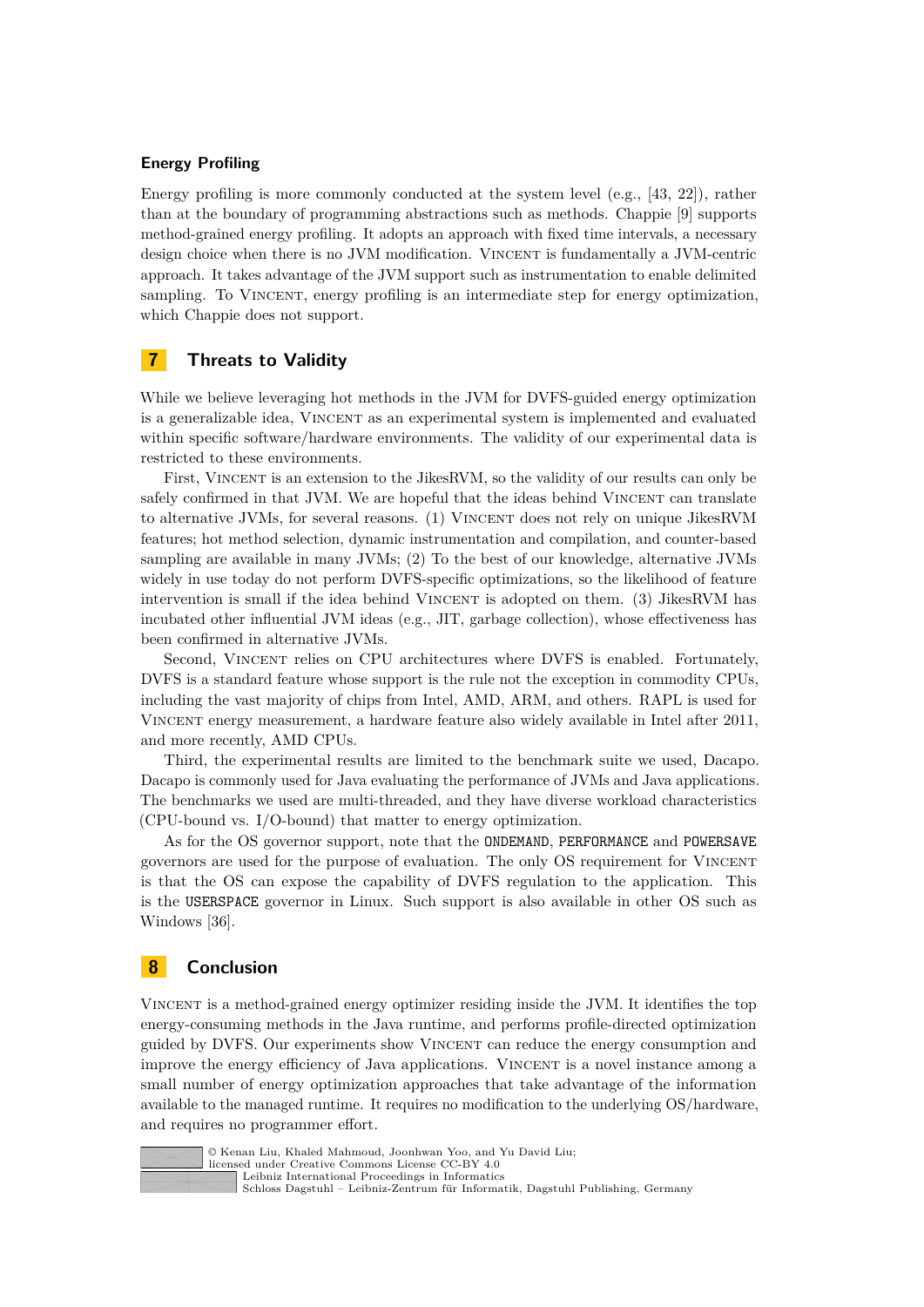#### **References**

- <span id="page-25-12"></span>**1** Kristen Accardi. Balancing power and performance in the linux kernel, [https://events.](https://events.static.linuxfound.org/sites/events/files/slides/LinuxConEurope_2015.pdf) [static.linuxfound.org/sites/events/files/slides/LinuxConEurope\\_2015.pdf](https://events.static.linuxfound.org/sites/events/files/slides/LinuxConEurope_2015.pdf). 2015.
- <span id="page-25-3"></span>**2** S. Akram, J. B. Sartor, and L. Eeckhout. Dep+burst: Online dvfs performance prediction for energy-efficient managed language execution. *IEEE Transactions on Computers*, 66(4):601–615, 2017. [doi:10.1109/TC.2016.2609903](https://doi.org/10.1109/TC.2016.2609903).
- <span id="page-25-7"></span>**3** Bowen Alpern, C. R. Attanasio, Anthony Cocchi, Derek Lieber, Stephen Smith, Ton Ngo, John J. Barton, Susan Flynn Hummel, Janice C. Sheperd, and Mark Mergen. Implementing jalapeño in java. *SIGPLAN Not.*, 34(10):314–324, October 1999. [doi:10.1145/320385.320418](https://doi.org/10.1145/320385.320418).
- <span id="page-25-6"></span>**4** Bowen Alpern, C. Richard Attanasio, John J. Barton, Michael G. Burke, Perry Cheng, Jong-Deok Choi, Anthony Cocchi, Stephen J. Fink, David Grove, Michael Hind, Susan Flynn Hummel, Derek Lieber, Vassily Litvinov, Mark F. Mergen, Ton Ngo, James R. Russell, Vivek Sarkar, Mauricio J. Serrano, Janice C. Shepherd, Stephen E. Smith, Vugranam C. Sreedhar, Harini Srinivasan, and John Whaley. The jalapeño virtual machine. *IBM Syst. J.*, 39(1):211–238, 2000. [doi:10.1147/sj.391.0211](https://doi.org/10.1147/sj.391.0211).
- <span id="page-25-9"></span>**5** The Linux Kernel Archives. Intel p-state driver, [https://www.kernel.org/doc/](https://www.kernel.org/doc/Documentation/cpu-freq/intel-pstate.txt) [Documentation/cpu-freq/intel-pstate.txt](https://www.kernel.org/doc/Documentation/cpu-freq/intel-pstate.txt).
- <span id="page-25-8"></span>**6** The Linux Kernel Archives. Linux cpufreq governors, [https://www.kernel.org/doc/](https://www.kernel.org/doc/Documentation/cpu-freq/governors.txt) [Documentation/cpu-freq/governors.txt](https://www.kernel.org/doc/Documentation/cpu-freq/governors.txt).
- <span id="page-25-10"></span>**7** M. Arnold and D. Grove. Collecting and exploiting high-accuracy call graph profiles in virtual machines. In *International Symposium on Code Generation and Optimization*, pages 51–62, 2005.
- <span id="page-25-11"></span>**8** Matthew Arnold, Stephen Fink, David Grove, Michael Hind, and Peter F. Sweeney. Adaptive optimization in the jalapeño jvm. In *Proceedings of the 15th ACM SIGPLAN Conference on Object-Oriented Programming, Systems, Languages, and Applications*, OOPSLA '00, page 47–65, New York, NY, USA, 2000. Association for Computing Machinery. [doi:10.1145/](https://doi.org/10.1145/353171.353175) [353171.353175](https://doi.org/10.1145/353171.353175).
- <span id="page-25-14"></span>**9** Timur Babakol, Anthony Canino, Khaled Mahmoud, Rachit Saxena, and Yu David Liu. Calm energy accounting for multithreaded java applications. In *Proceedings of the 28th ACM Joint Meeting on European Software Engineering Conference and Symposium on the Foundations of Software Engineering*, ESEC/FSE 2020, page 976–988, 2020.
- <span id="page-25-0"></span>**10** Woongki Baek and Trishul M. Chilimbi. Green: a framework for supporting energy-conscious programming using controlled approximation. In *PLDI'10*, pages 198–209.
- <span id="page-25-1"></span>**11** Thomas Bartenstein and Yu David Liu. Green streams for data-intensive software. In *Proceedings of the 35th International Conference on Software Engineering (ICSE 2013)*, May 2013.
- <span id="page-25-5"></span>**12** Stephen M. Blackburn, Robin Garner, Chris Hoffmann, Asjad M. Khang, Kathryn S. McKinley, Rotem Bentzur, Amer Diwan, Daniel Feinberg, Daniel Frampton, Samuel Z. Guyer, Martin Hirzel, Antony Hosking, Maria Jump, Han Lee, J. Eliot B. Moss, Aashish Phansalkar, Darko Stefanović, Thomas VanDrunen, Daniel von Dincklage, and Ben Wiedermann. The dacapo benchmarks: Java benchmarking development and analysis. In *Proceedings of the 21st Annual ACM SIGPLAN Conference on Object-Oriented Programming Systems, Languages, and Applications*, OOPSLA '06, page 169–190, New York, NY, USA, 2006. Association for Computing Machinery. [doi:10.1145/1167473.1167488](https://doi.org/10.1145/1167473.1167488).
- <span id="page-25-4"></span>**13** T.D. Burd and R.W. Brodersen. Energy efficient cmos microprocessor design. In *HICSS'95*, pages 288–297 vol.1, 1995.
- <span id="page-25-13"></span>**14** Anthony Canino and Yu David Liu. Proactive and adaptive energy-aware programming with mixed typechecking. In *Proceedings of the 38th ACM SIGPLAN Conference on Programming Language Design and Implementation, PLDI 2017, Barcelona, Spain, June 18-23, 2017*, pages 217–232, 2017.
- <span id="page-25-2"></span>**15** Anthony Canino, Yu David Liu, and Hidehiko Masuhara. Stochastic energy optimization for mobile GPS applications. In *Proceedings of the 2018 ACM Joint Meeting on European*



licensed under Creative Commons License CC-BY 4.0

[Leibniz International Proceedings in Informatics](https://www.dagstuhl.de/lipics/)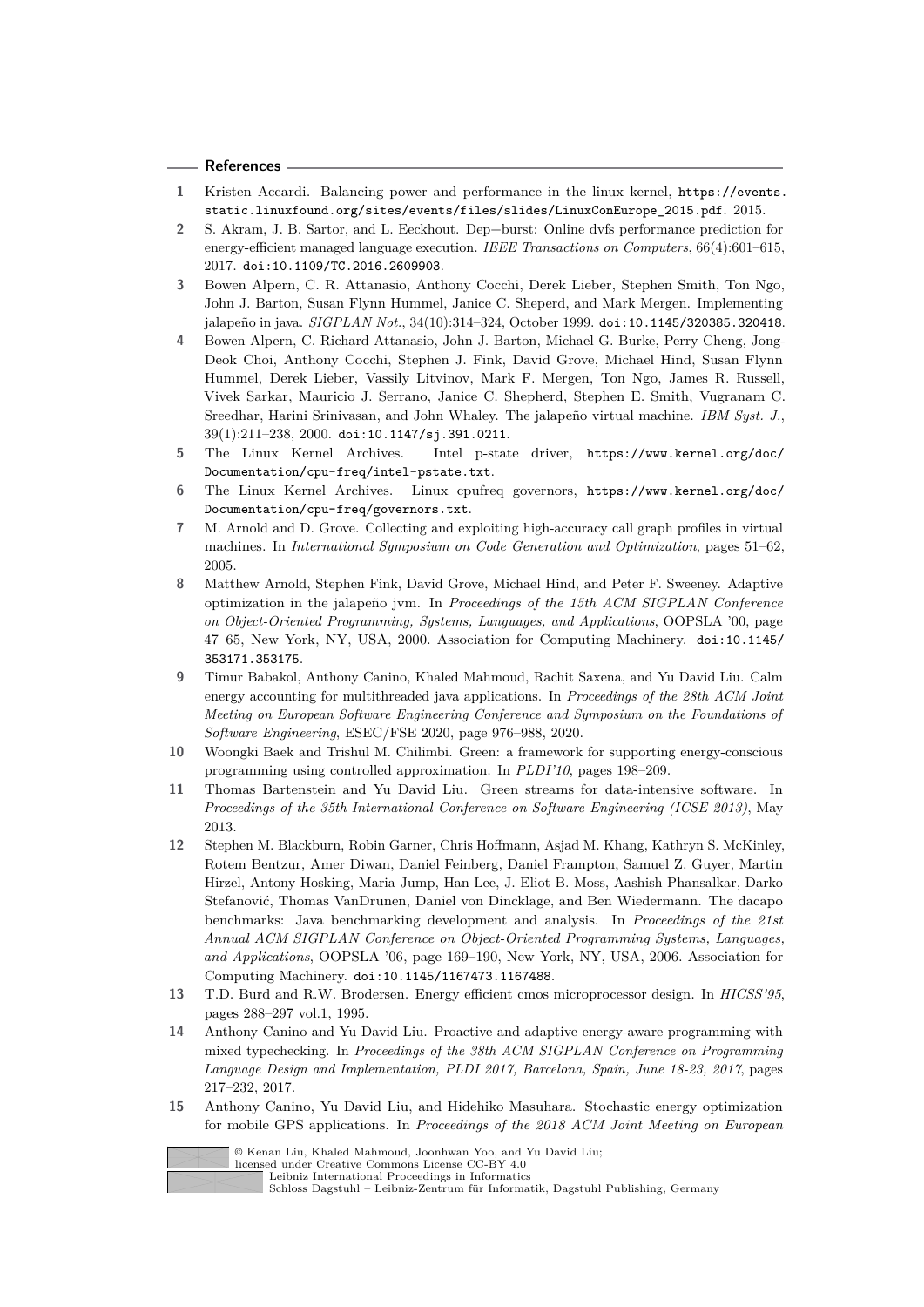*Software Engineering Conference and Symposium on the Foundations of Software Engineering, ESEC/SIGSOFT FSE 2018, Lake Buena Vista, FL, USA, November 04-09, 2018*, pages 703–713, 2018.

- <span id="page-26-12"></span>**16** Ting Cao, Stephen M Blackburn, Tiejun Gao, and Kathryn S McKinley. The yin and yang of power and performance for asymmetric hardware and managed software. In *Proceedings of the 39th Annual International Symposium on Computer Architecture*, ISCA '12, page 225–236, USA, 2012. IEEE Computer Society.
- <span id="page-26-0"></span>**17** Anantha P. Chandrakasan, Samuel Sheng, and Robert W. Brodersen. Low power cmos digital design. *IEEE JOURNAL OF SOLID STATE CIRCUITS*, 27:473–484, 1995.
- <span id="page-26-11"></span>**18** G. Chen, R. Shetty, M. Kandemir, N. Vijaykrishnan, M. J. Irwin, and M. Wolczko. Tuning garbage collection for reducing memory system energy in an embedded java environment. *ACM Trans. Embed. Comput. Syst.*, page 27–55, November 2002.
- <span id="page-26-2"></span>**19** Michael Cohen, Haitao Steve Zhu, Senem Ezgi Emgin, and Yu David Liu. Energy types. In *OOPSLA '12*.
- <span id="page-26-10"></span>**20** Howard David, Eugene Gorbatov, Ulf R. Hanebutte, Rahul Khanna, and Christian Le. Rapl: Memory power estimation and capping. In *Proceedings of the 16th ACM/IEEE International Symposium on Low Power Electronics and Design*, ISLPED '10, pages 189–194, New York, NY, USA, 2010. ACM. URL: <http://doi.acm.org/10.1145/1840845.1840883>, [doi:10.1145/1840845.1840883](https://doi.org/10.1145/1840845.1840883).
- <span id="page-26-13"></span>**21** Hadi Esmaeilzadeh, Ting Cao, Yang Xi, Stephen M. Blackburn, and Kathryn S. McKinley. Looking back on the language and hardware revolutions: Measured power, performance, and scaling. In *Proceedings of the Sixteenth International Conference on Architectural Support for Programming Languages and Operating Systems*, ASPLOS XVI, page 319–332, New York, NY, USA, 2011. Association for Computing Machinery. [doi:10.1145/1950365.1950402](https://doi.org/10.1145/1950365.1950402).
- <span id="page-26-15"></span>**22** X. Gao, D. Liu, D. Liu, H. Wang, and A. Stavrou. E-android: A new energy profiling tool for smartphones. In *2017 IEEE 37th International Conference on Distributed Computing Systems (ICDCS)*, pages 492–502, June 2017.
- <span id="page-26-14"></span>**23** Irene Lizeth Manotas Gutiérrez, Lori L. Pollock, and James Clause. SEEDS: a software engineer's energy-optimization decision support framework. In *36th International Conference on Software Engineering, ICSE '14, Hyderabad, India - May 31 - June 07, 2014*, pages 503–514, 2014.
- <span id="page-26-7"></span>**24** Vivek Haldar, Christian W. Probst, Vasanth Venkatachalam, and Michael Franz. Virtualmachine driven dynamic voltage scaling. Technical report, In Technical Report No.03-21, SICS, 2003.
- <span id="page-26-3"></span>**25** Henry Hoffmann. Jouleguard: Energy guarantees for approximate applications. In *Proceedings of the 25th Symposium on Operating Systems Principles*, SOSP '15, pages 198–214.
- <span id="page-26-1"></span>**26** Henry Hoffmann, Stelios Sidiroglou, Michael Carbin, Sasa Misailovic, Anant Agarwal, and Martin Rinard. Dynamic knobs for responsive power-aware computing. In *ASPLOS '11*.
- <span id="page-26-5"></span>**27** M. Horowitz, T. Indermaur, and R. Gonzalez. Low-power digital design. In *Low Power Electronics, 1994. Digest of Technical Papers., IEEE Symposium*, pages 8–11, 1994.
- <span id="page-26-6"></span>**28** Chung-Hsing Hsu and Ulrich Kremer. The design, implementation, and evaluation of a compiler algorithm for cpu energy reduction. In *PLDI'03*, pages 38–48, 2003.
- <span id="page-26-4"></span>**29** Ahmed Hussein, Mathias Payer, Antony L. Hosking, and Christopher A. Vick. Impact of GC design on power and performance for android. In Dalit Naor, Gernot Heiser, and Idit Keidar, editors, *Proceedings of the 8th ACM International Systems and Storage Conference, SYSTOR 2015, Haifa, Israel, May 26-28, 2015*, pages 13:1–13:12. ACM, 2015.
- <span id="page-26-9"></span>**30** Intel. Energy analysis user guide, available at [https://www.intel.com/content/www/us/en/](https://www.intel.com/content/www/us/en/develop/documentation/energy-analysis-user-guide/) [develop/documentation/energy-analysis-user-guide/](https://www.intel.com/content/www/us/en/develop/documentation/energy-analysis-user-guide/).
- <span id="page-26-8"></span>**31** Intel. Intel 64 and ia-32 architectures software developer's manual: Volume 3, available at [https://www.intel.com/content/www/us/en/architecture-and-technology/](https://www.intel.com/content/www/us/en/architecture-and-technology/64-ia-32-architectures-software-developer-system-programming-manual-325384.html) [64-ia-32-architectures-software-developer-system-programming-manual-325384.](https://www.intel.com/content/www/us/en/architecture-and-technology/64-ia-32-architectures-software-developer-system-programming-manual-325384.html) [html](https://www.intel.com/content/www/us/en/architecture-and-technology/64-ia-32-architectures-software-developer-system-programming-manual-325384.html).



© Kenan Liu, Khaled Mahmoud, Joonhwan Yoo, and Yu David Liu;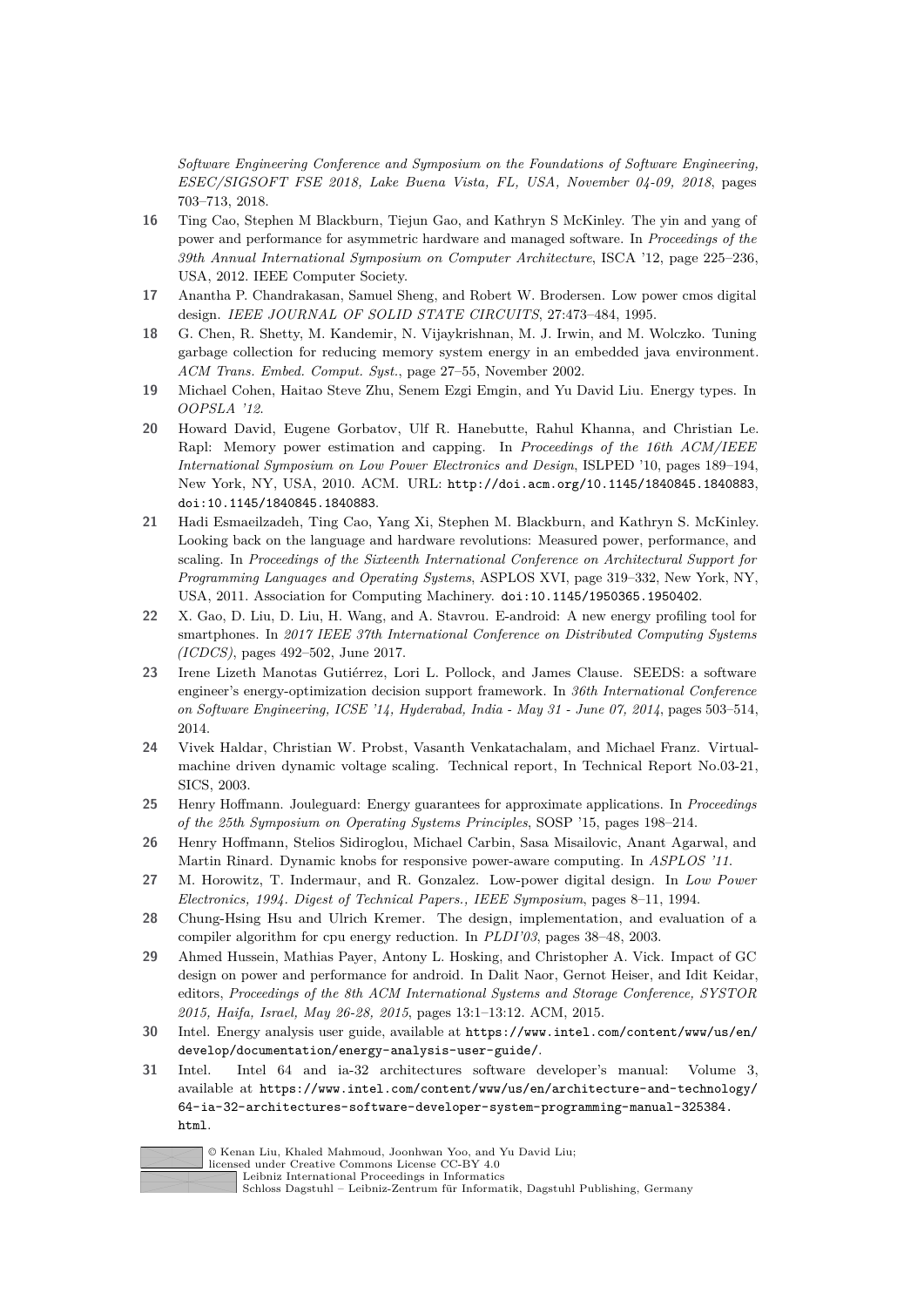- <span id="page-27-3"></span>**32** Canturk Isci and Margaret Martonosi. Identifying program power phase behavior using power vectors. In *In Workshop on Workload Characterization*, 2003.
- <span id="page-27-14"></span>**33** Melanie Kambadur and Martha A. Kim. An experimental survey of energy management across the stack. In *Proceedings of the 2014 ACM International Conference on Object Oriented Programming Systems Languages Applications*, OOPSLA '14, page 329–344, New York, NY, USA, 2014. Association for Computing Machinery. [doi:10.1145/2660193.2660196](https://doi.org/10.1145/2660193.2660196).
- <span id="page-27-1"></span>**34** Aman Kansal, Scott Saponas, A.J. Bernheim Brush, Kathryn S. McKinley, Todd Mytkowicz, and Ryder Ziola. The latency, accuracy, and battery (lab) abstraction: Programmer productivity and energy efficiency for continuous mobile context sensing. In *OOPSLA '13*, pages 661–676.
- <span id="page-27-11"></span>**35** Doug Lea. A java fork/join framework. In *Proceedings of the ACM 2000 Conference on Java Grande*, JAVA '00, page 36–43, New York, NY, USA, 2000. Association for Computing Machinery. [doi:10.1145/337449.337465](https://doi.org/10.1145/337449.337465).
- <span id="page-27-16"></span>**36** Bin Lin, Arindam Mallik, Peter Dinda, Gokhan Memik, and Robert Dick. User- and processdriven dynamic voltage and frequency scaling. In *2009 IEEE International Symposium on Performance Analysis of Systems and Software*, pages 11–22, 2009. [doi:10.1109/ISPASS.](https://doi.org/10.1109/ISPASS.2009.4919634) [2009.4919634](https://doi.org/10.1109/ISPASS.2009.4919634).
- <span id="page-27-5"></span>**37** Kenan Liu, Khaled Mahmoud, Joonhwan Yoo, and Yu David Liu. Vincent: Green hot methods in the JVM (technical report), available at [http://www.cs.binghamton.edu/~davidl/papers/](http://www.cs.binghamton.edu/~davidl/papers/ECOOP22Long.pdf) [ECOOP22Long.pdf](http://www.cs.binghamton.edu/~davidl/papers/ECOOP22Long.pdf).
- <span id="page-27-4"></span>**38** Kenan Liu, Gustavo Pinto, and Yu David Liu. Data-oriented characterization of applicationlevel energy optimization. In *FASE 2015*, April 2015.
- <span id="page-27-8"></span>**39** Yu David Liu. Green thieves in work stealing. In *Proceedings of ASPLOS'12 (Provactive Ideas session)*, 2012.
- <span id="page-27-6"></span>**40** Yu David Liu. Variant-frequency semantics for green futures. In *Proceedings of the Workshop on Programming Language Approaches to Concurrency and Communication-cEntric Software (PLACES'12)*, 2012.
- <span id="page-27-2"></span>**41** Brandon Lucia and Benjamin Ransford. A simpler, safer programming and execution model for intermittent systems. In *Proceedings of the 36th ACM SIGPLAN Conference on Programming Language Design and Implementation*, PLDI '15, pages 575–585, 2015.
- <span id="page-27-0"></span>**42** Eric Masanet, Arman Shehabi, Nuoa Lei, Sarah Smith, and Jonathan Koomey. Recalibrating global data center energy-use estimates. *Science*, 367(6481):984–986, 2020. URL: [https:](https://science.sciencemag.org/content/367/6481/984) [//science.sciencemag.org/content/367/6481/984](https://science.sciencemag.org/content/367/6481/984), [arXiv:https://science.sciencemag.](http://arxiv.org/abs/https://science.sciencemag.org/content/367/6481/984.full.pdf) [org/content/367/6481/984.full.pdf](http://arxiv.org/abs/https://science.sciencemag.org/content/367/6481/984.full.pdf), [doi:10.1126/science.aba3758](https://doi.org/10.1126/science.aba3758).
- <span id="page-27-15"></span>**43** Abhinav Pathak, Y. Charlie Hu, and Ming Zhang. Where is the energy spent inside my app?: Fine grained energy accounting on smartphones with eprof. In *Proceedings of the 7th ACM European Conference on Computer Systems*, EuroSys '12, pages 29–42, 2012.
- <span id="page-27-12"></span>**44** Gustavo Pinto, Anthony Canino, Fernando Castor, Guoqing (Harry) Xu, and Yu David Liu. Understanding and overcoming parallelism bottlenecks in forkjoin applications. In *Proceedings of the 32nd IEEE/ACM International Conference on Automated Software Engineering, ASE 2017, Urbana, IL, USA, October 30 - November 03, 2017*, pages 765–775, 2017.
- <span id="page-27-10"></span>**45** Gustavo Pinto, Fernando Castor, and Yu David Liu. Understanding energy behaviors of thread management constructs. In *OOPSLA '14*.
- <span id="page-27-13"></span>**46** Gustavo Pinto, Kenan Liu, Fernando Castor, and Yu David Liu. A comprehensive study on the energy efficiency of java thread-safe collections. In *International Conference on Software Maintenance and Evolution (ICSME 2016)*, 2016.
- <span id="page-27-7"></span>**47** Haris Ribic and Yu David Liu. Energy-efficient work-stealing language runtimes. In *Architectural Support for Programming Languages and Operating Systems, ASPLOS '14, Salt Lake City, UT, USA, March 1-5, 2014*, pages 513–528, 2014.
- <span id="page-27-9"></span>**48** Haris Ribic and Yu David Liu. AEQUITAS: coordinated energy management across parallel applications. In *Proceedings of the 2016 International Conference on Supercomputing, ICS 2016, Istanbul, Turkey, June 1-3, 2016*, pages 4:1–4:12, 2016.

© Kenan Liu, Khaled Mahmoud, Joonhwan Yoo, and Yu David Liu;

licensed under Creative Commons License CC-BY 4.0 [Leibniz International Proceedings in Informatics](https://www.dagstuhl.de/lipics/)